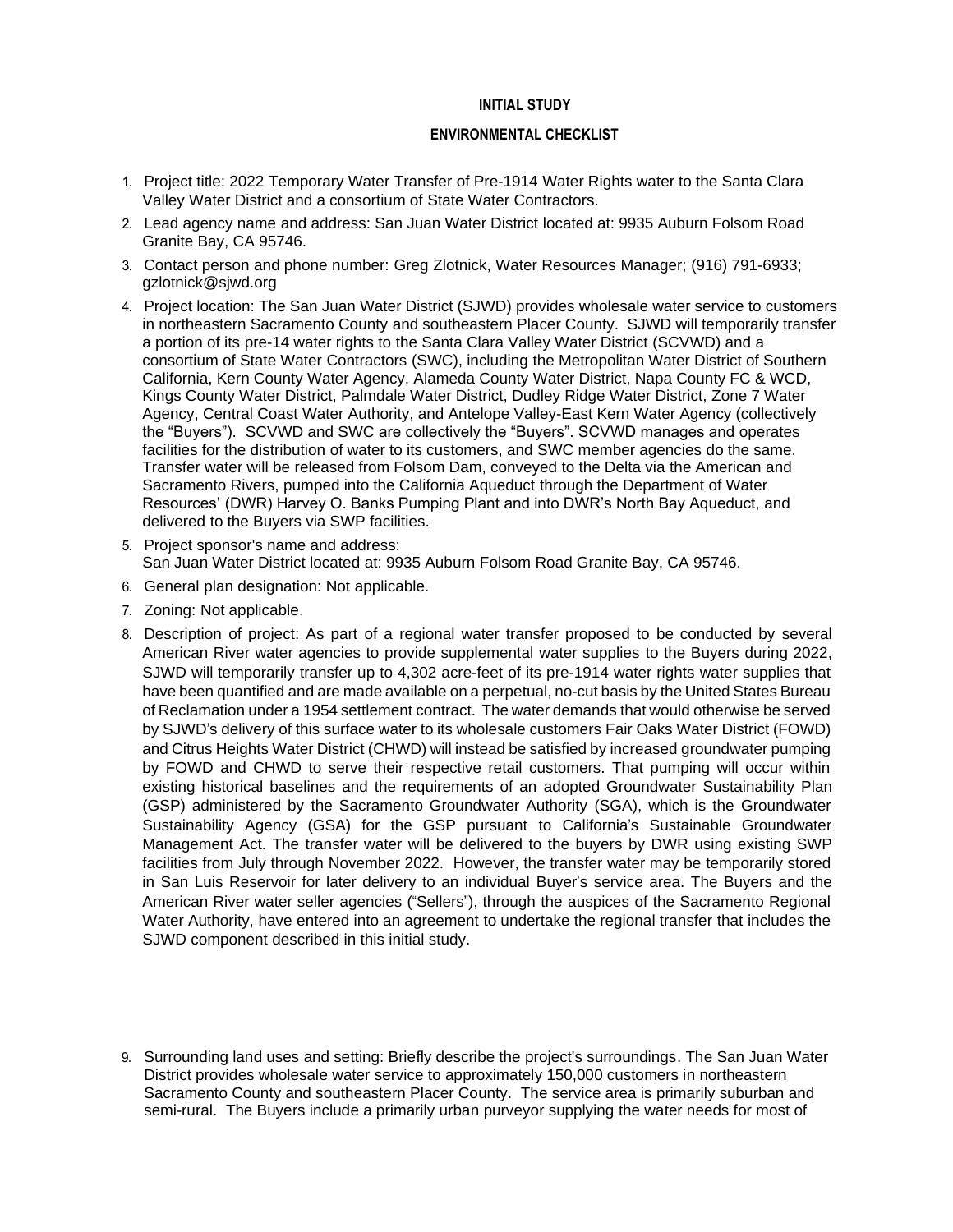Santa Clara County, and SWC member agencies who serve urban and/or agricultural water within the State Water Project (SWP) service area.

- 10. Other public agencies whose approval is required (e.g., permits, financing approval, or participation agreement.):
	- (a) The Buyers (see Figure 1);
	- (b) The California Department of Water Resources (DWR, for a conveyance agreement to use SWP facilities);
	- (c) The United States Bureau of Reclamation (to approve a change in the point of delivery of SJWD transfer water supplies);
	- (d) Groundwater pumpers: CHWD and FOWD.
- 11. Have California Native American tribes traditionally and culturally affiliated with the project area requested consultation pursuant to Public Resources Code section 21080.3.1? If so, is there a plan for consultation that includes, for example, the determination of significance of impacts to tribal cultural resources, procedures regarding confidentiality, etc.?

No Native American tribe has requested consultation on a project in this area to the lead agency under Public Resources Code section 21080.3.1.



Figure 1: Buyer Locations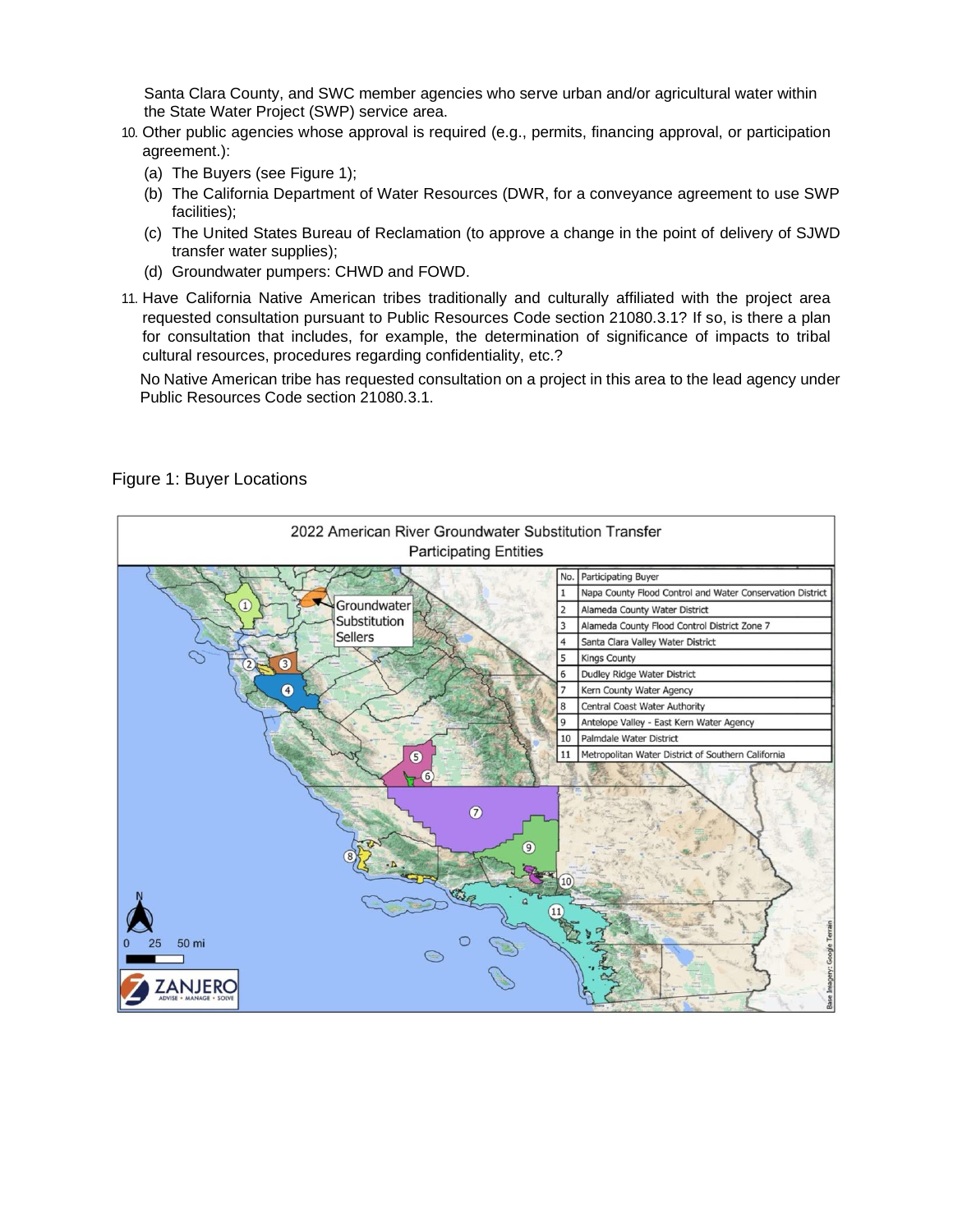# **ENVIRONMENTAL FACTORS POTENTIALLY AFFECTED:**

The environmental factors checked below would be potentially affected by this project, involving at least one impact that is a "Potentially Significant Impact," as indicated by the checklist on the following pages.

|   | Aesthetics                            | Agriculture / Forestry<br>Resources |                        | <b>Air Quality</b>                                                       |
|---|---------------------------------------|-------------------------------------|------------------------|--------------------------------------------------------------------------|
|   | <b>Biological</b><br>Resources        | <b>Cultural Resources</b>           |                        | Energy                                                                   |
|   | Geology/Soils                         | Greenhouse<br>Gas<br>Emissions      |                        | Hazards &<br>Hazardous                                                   |
| Г | Hydrology/Water<br>Quality            | Land Use / Planning                 |                        | <b>Materials Mineral</b>                                                 |
|   | Noise                                 | Population / Housing                |                        | Resources                                                                |
|   | Recreation                            | Transportation                      |                        | <b>Public Services</b>                                                   |
|   | Utilities / Service<br><b>Systems</b> | Wildfire                            | $\Box$<br>$\mathbf{I}$ | Tribal Cultural<br>Resources<br>Mandatory<br>Findings of<br>Significance |

## **DETERMINATION**

On the basis of this initial evaluation:

- I find that the proposed project COULD NOT have a significant effect on the environment, and a NEGATIVE DECLARATION will be prepared.
- $\Box$  I find that although the proposed project could have a significant effect on the environment, there will not be a significant effect in this case because revisions in the project have been made by or agreed to by the project proponent. A MITIGATED NEGATIVE DECLARATION will be prepared.
- $\Box$  I find that the proposed project MAY have a significant effect on the environment, and an ENVIRONMENTAL IMPACT REPORT is required.

 $\Box$  I find that the proposed project MAY have a "potentially significant impact" or "potentially significant unless mitigated" impact on the environment, but at least one effect 1) has been adequately analyzed in an earlier document pursuant to applicable legal standards, and 2) has been addressed by mitigation measures based on the earlier analysis as described on attached sheets. An ENVIRONMENTAL IMPACT REPORT is required, but it must analyze only the effects that remain to be addressed.

 $\Box$  I find that although the proposed project could have a significant effect on the environment, because all potentially significant effects (a) have been analyzed adequately in an earlier EIR or NEGATIVE DECLARATION pursuant to applicable standards, and (b) have been avoided or mitigated pursuant to that earlier EIR or NEGATIVE DECLARATION, including revisions or mitigation measures that are imposed upon the proposed project, nothing further is required.

*\_\_\_\_\_\_\_\_\_\_\_\_\_\_\_\_\_\_\_\_\_\_\_\_\_ \_\_\_\_\_\_\_\_\_\_\_\_\_\_\_\_\_\_\_\_\_\_\_\_* April 16, 2022

*Signature Date*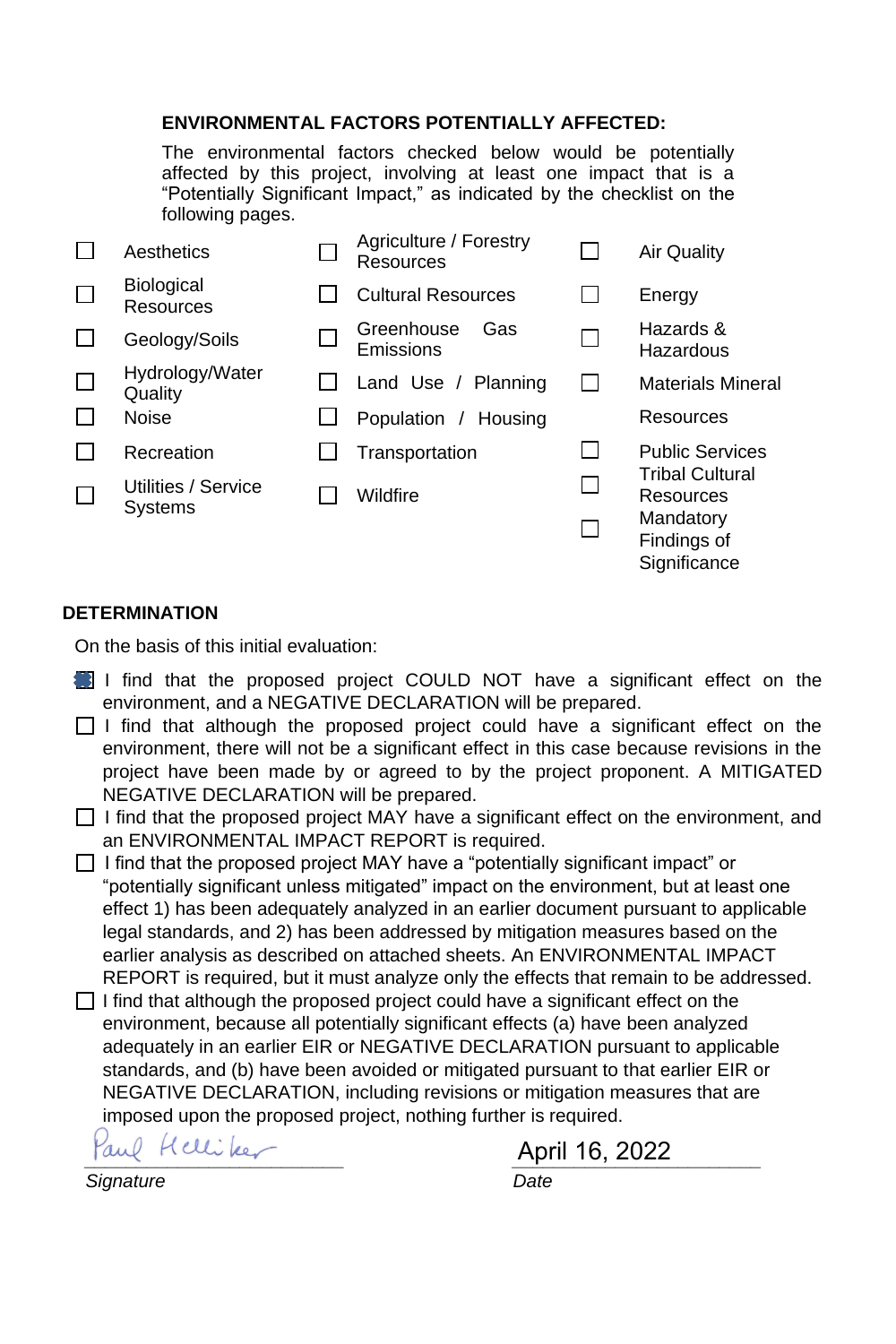# **EVALUATION OF ENVIRONMENTAL IMPACTS**

- 1. A brief explanation is required for all answers except "No Impact" answers that are adequately supported by the information sources a lead agency cites in the parentheses following each question. A "No Impact" answer is adequately supported if the referenced information sources show that the impact simply does not apply to projects like the one involved (e.g., the project falls outside a fault rupture zone). A "No Impact" answer should be explained where it is based on project-specific factors, as well as general standards (e.g., the project would not expose sensitive receptors to pollutants, based on a project- specific screening analysis).
- 2. All answers must take account of the whole action involved, including off-site as well as onsite, cumulative as well as project-level, indirect as well as direct, and construction as well as operational impacts.
- 3. Once the lead agency has determined that a particular physical impact may occur, then the checklist answers must indicate whether the impact is potentially significant, less than significant with mitigation, or less than significant. "Potentially Significant Impact" is appropriate if there is substantial evidence that an effect may be significant. If there are one or more "Potentially Significant Impact" entries when the determination is made, an EIR is required.
- 4. "Negative Declaration: Less Than Significant With Mitigation Incorporated" applies where the incorporation of mitigation measures has reduced an effect from "Potentially Significant Impact" to a "Less Than Significant Impact." The lead agency must describe the mitigation measures, and briefly explain how they reduce the effect to a less than significant level.
- 5. Earlier analyses may be used where, pursuant to the tiering, program EIR, or other CEQA process, an effect has been adequately analyzed in an earlier EIR or negative declaration. Section 15063(c)(3)(D). In this case, a brief discussion should identify the following:
	- a) Earlier Analyses Used. Identify and state where they are available for review.
	- b) Impacts Adequately Addressed. Identify which effects from the above checklist were within the scope of and adequately analyzed in an earlier document pursuant to applicable legal standards, and state whether such effects were addressed by mitigation measures based on the earlier analysis.
	- c) Mitigation Measures. For effects that are "Less than Significant with Mitigation Measures Incorporated," describe the mitigation measures which were incorporated or refined from the earlier document and the extent to which they address site-specific conditions for the project.
- 6. Lead agencies are encouraged to incorporate into the checklist references to information sources for potential impacts (e.g., general plans, zoning ordinances). Reference to a previously prepared or outside document should, where appropriate, include a reference to the page or pages where the statement is substantiated.
- 7. Supporting Information Sources: A source list should be attached, and other sources used or individuals contacted should be cited in the discussion.
- 8. This is only a suggested form, and lead agencies are free to use different formats; however, lead agencies should normally address the questions from this checklist that are relevant to a project's environmental effects in whatever format is selected.
- 9. The explanation of each issue should identify:
	- a) the significance criteria or threshold, if any, used to evaluate each question; and
	- b) the mitigation measure identified, if any, to reduce the impact to less than significant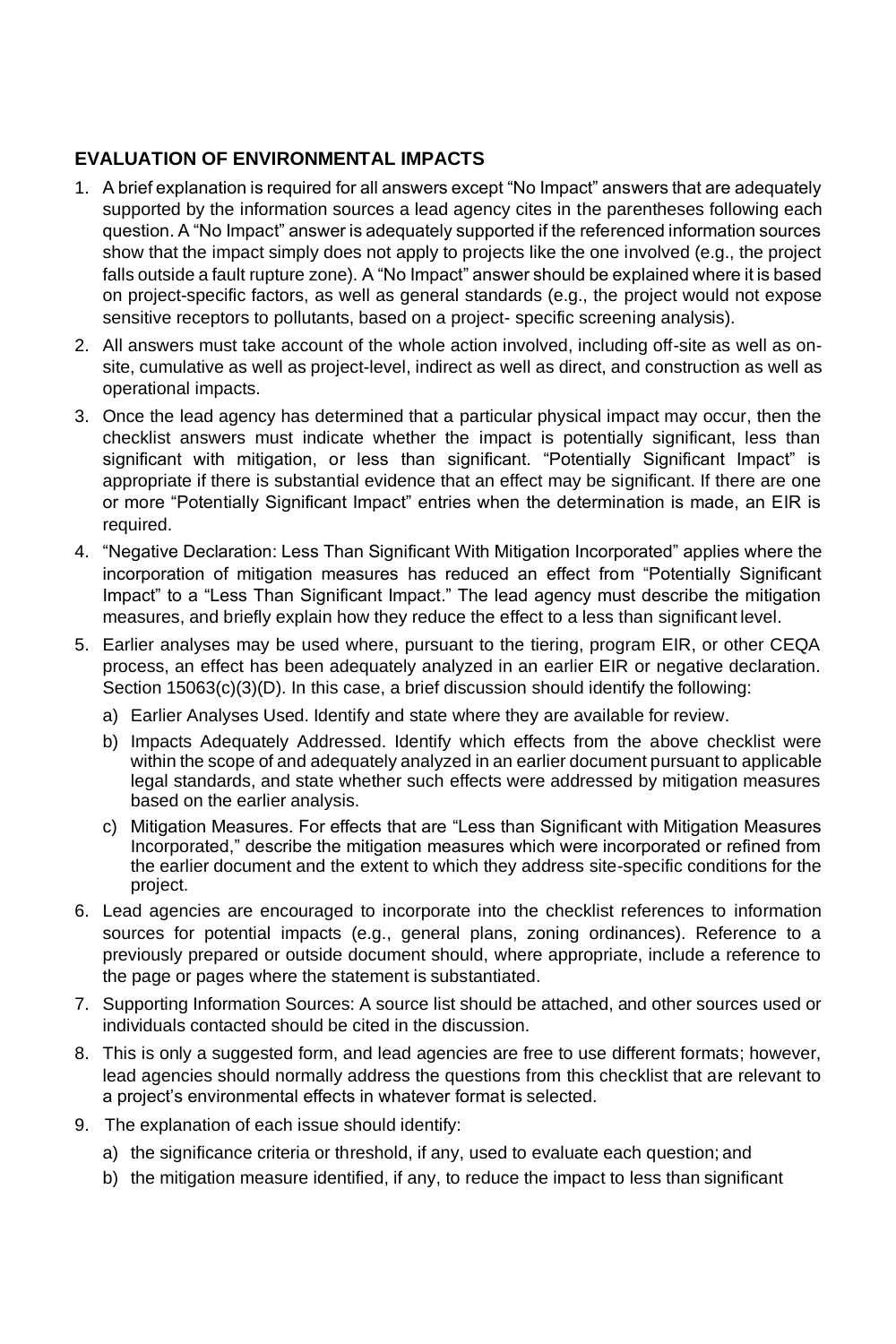**I. AESTHETICS.** Except as provided in Public Resources Code Section 21099, would the project:

|    | <b>Issues</b>                                                                                                                                                                                                                                                                                                                                                                                    | <b>Potentially</b><br>Significant<br>Impact | <b>Less Than</b><br>Significant<br>With<br><b>Mitigation</b><br>Incorporated | Less Than<br>Significant<br>Impact | No Impact |
|----|--------------------------------------------------------------------------------------------------------------------------------------------------------------------------------------------------------------------------------------------------------------------------------------------------------------------------------------------------------------------------------------------------|---------------------------------------------|------------------------------------------------------------------------------|------------------------------------|-----------|
| a) | Have a substantial adverse effect on a<br>scenic vista?                                                                                                                                                                                                                                                                                                                                          |                                             |                                                                              |                                    | æ         |
| b) | Substantially damage scenic resources,<br>including, but not limited to, trees, rock<br>outcroppings, and historic buildings within a<br>state scenic highway?                                                                                                                                                                                                                                   |                                             |                                                                              |                                    | æ         |
| C) | In non-urbanized areas, substantially<br>degrade the existing visual character or<br>quality of public views of the site and its<br>surroundings? (Public views are those that<br>are experienced from publicly accessible<br>vantage point). If the project is in an<br>urbanized area, would the project conflict<br>with applicable zoning and other regulations<br>governing scenic quality? |                                             |                                                                              |                                    |           |
| d) | Create a new source of substantial light or<br>glare which would adversely affect day or<br>nighttime views in the area?                                                                                                                                                                                                                                                                         |                                             |                                                                              |                                    |           |

#### **Discussion**

a-d. The proposed project entails water that would otherwise be diverted into SJWD's Municipal and Indutrial service intake being left in the American River during July through November of 2022. The Buyers will accept delivery of up to 4,302 acre-feet of SJWD pre-14 water right transfer water at the base of Folsom Dam and control the water as it flows down the American River to the Sacramento River and across the Delta to the SWP's North Bay Aqueduct and the Harvey O. Banks pumping plant, where DWR will pump the water into SWP facilities for subsequent delivery to the various Buyers' SWP service areas in Santa Clara and other Counties within the SWP service area. This project does not involve construction of any additional structures or facilities. Therefore, the proposed project would not affect views to or from any scenic vista. There would be no changes to the visual character of the area. The project would not create any new sources of light and glare. The volume of water would add approximately 10.14 to 16.25 cubic feet per second (cfs) to flows in the lower American River during the transfer period. Flow rates in the lower American River during the summer months of 2022 are expected to fluctuate from 550 to 1000 cfs. This increase in flow rate resulting from the transfer is estimated to be only a 1.6 – 2.9 percent increase in flows at the most and thus would not be aesthetically noticeable. Therefore, *no impact*  would occur.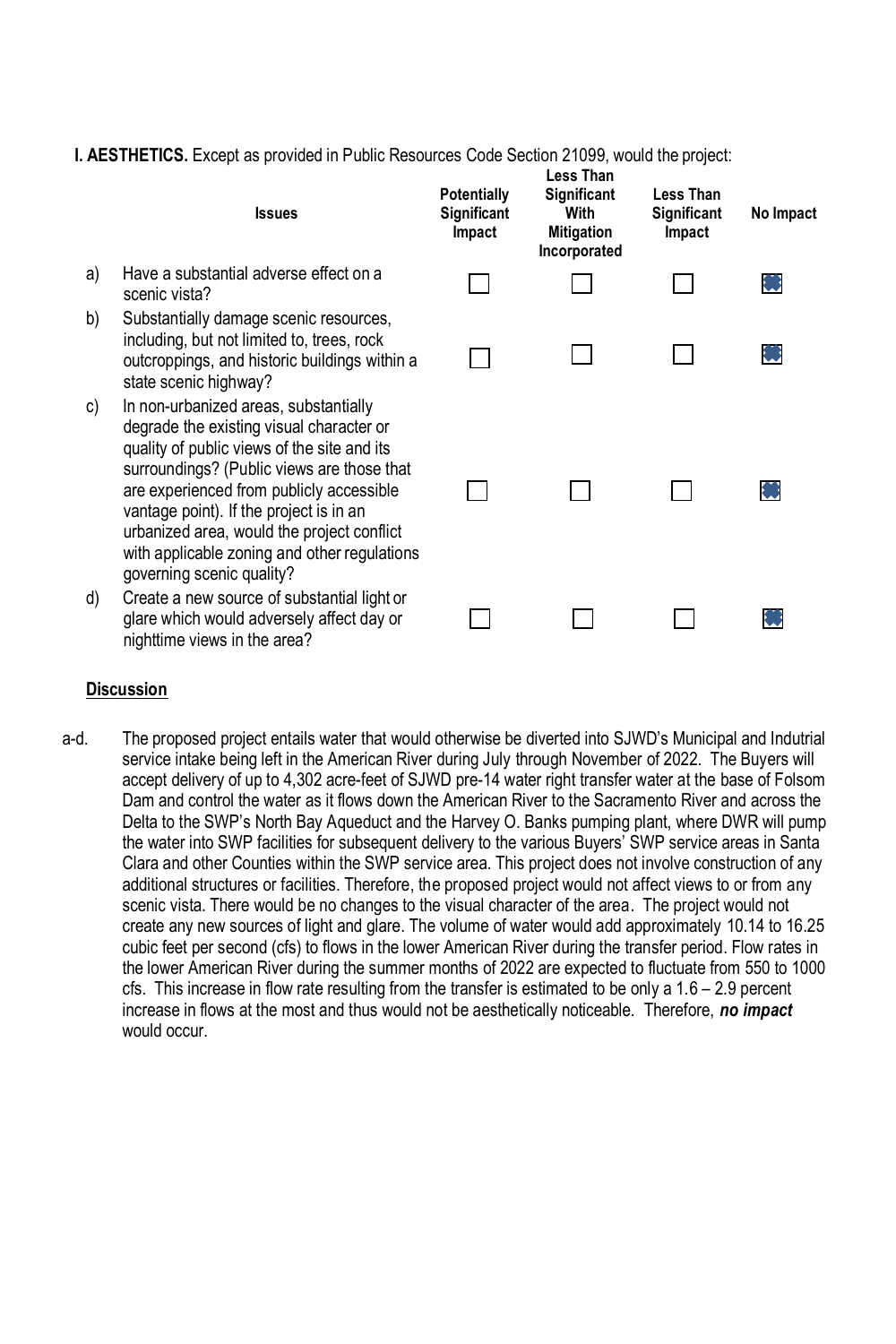**II. AGRICULTURE AND FORESTRY RESOURCES. I**n determining whether impacts to agricultural resources are significant environmental effects, lead agencies may refer to the California Agricultural Land Evaluation and Site Assessment Model (1997) prepared by the California Dept. of Conservation as an optional model to use in assessing impacts on agriculture and farmland. In determining whether impacts to forest resources, including timberland, are significant environmental effects, lead agencies may refer to information compiled by the California Department of Forestry and Fire Protection regarding the state's inventory of forest land, including the Forest and Range Assessment Project and the Forest Legacy Assessment project; and forest carbon measurement methodology provided in Forest Protocols adopted by the California Air Resources Board. Would the project:

|    | <b>Issues</b>                                                                                                                                                                                                                                                                                            | <b>Potentially</b><br>Significant<br>Impact | <b>Less Than</b><br><b>Significant</b><br>With<br><b>Mitigation</b><br>Incorporated | Less Than<br><b>Significant</b><br>Impact | No Impact |
|----|----------------------------------------------------------------------------------------------------------------------------------------------------------------------------------------------------------------------------------------------------------------------------------------------------------|---------------------------------------------|-------------------------------------------------------------------------------------|-------------------------------------------|-----------|
| a) | Convert Prime Farmland, Unique Farmland,<br>or Farmland of Statewide Importance<br>(Farmland), as shown on the maps prepared<br>pursuant to the Farmland Mapping and<br>Monitoring Program of the California<br>Resources Agency, to non-agricultural use?                                               |                                             |                                                                                     |                                           |           |
| b) | Conflict with existing zoning for agricultural<br>use, or a Williamson Act contract?                                                                                                                                                                                                                     |                                             |                                                                                     |                                           |           |
| C) | Conflict with existing zoning for, or cause<br>rezoning of, forest land (as defined in Public<br>Resources Code Section 12220(g)),<br>timberland (as defined by Public Resources<br>Code Section 4526), or timberland zoned<br>Timberland Production (as defined by<br>Government Code Section 51104(g)) |                                             |                                                                                     |                                           |           |
| d) | Result in the loss of forest land or<br>conversion of forest land to non-forest use?                                                                                                                                                                                                                     |                                             |                                                                                     |                                           |           |
| e) | Involve other changes in the existing<br>environment which, due to their location or<br>nature, could result in conversion of<br>Farmland, to non-agricultural use or<br>conversion of forest land to non-forest use?                                                                                    |                                             |                                                                                     |                                           |           |
|    |                                                                                                                                                                                                                                                                                                          |                                             |                                                                                     |                                           |           |

#### **Discussion**

- a-b. The water SJWD is transferring does not currently serve prime farmland or any other agricultural lands of significance. The transfer of water to the Buyers will aid in the retention of agricultural uses by helping to provide adequate water for existing agriculture serviced by water supplies delivered by Santa Clara Valley Water District and other SWC member agencies. The project will not conflict with agricultural zoning or existing Williamson Act properties. Therefore, *no impact* would occur.
- c-e In addition, the project will not impact any forest land or result in the loss of forest land in any way as the water supply that is the subject of this transaction is not applied or related to any forest land resources. Therefore, *no impact* would occur.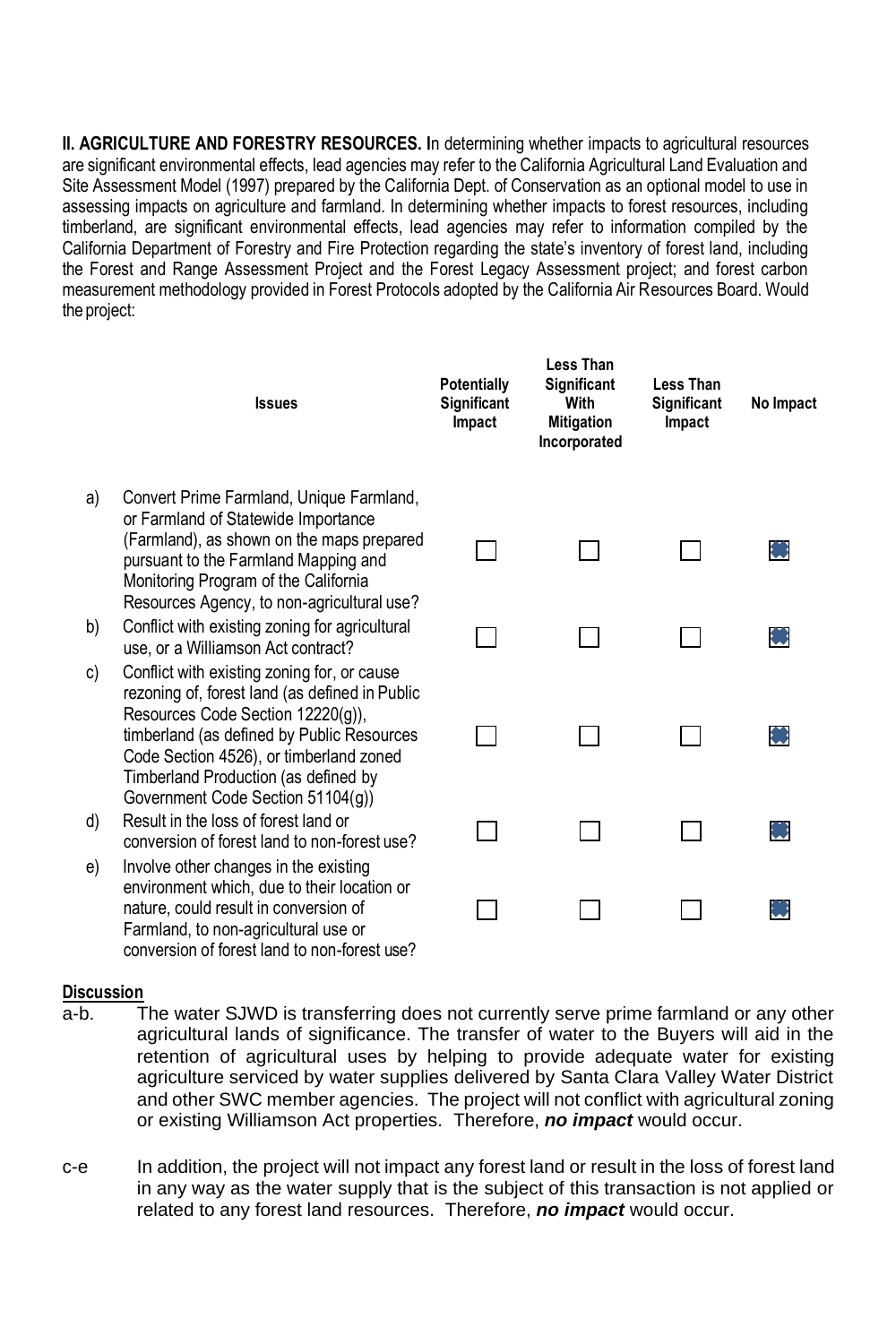**III. AIR QUALITY.** Where available, the significance criteria established by the applicable air quality management district or air pollution control district may be relied upon to make the following determinations. Would the project:

|    | <b>Issues</b>                                                                                                                                                                                              | <b>Potentially</b><br>Significant<br>Impact | <b>Less Than</b><br><b>Significant</b><br>With<br><b>Mitigation</b><br>Incorporated | Less Than<br>Significant<br>Impact | No Impact |
|----|------------------------------------------------------------------------------------------------------------------------------------------------------------------------------------------------------------|---------------------------------------------|-------------------------------------------------------------------------------------|------------------------------------|-----------|
| a) | Conflict with or obstruct implementation of<br>the applicable air quality plan?                                                                                                                            |                                             |                                                                                     |                                    |           |
| b) | Result in a cumulatively considerable net<br>increase of any criteria pollutant for which<br>the project region is non-attainment under<br>an applicable federal or state ambient air<br>quality standard? |                                             |                                                                                     |                                    |           |
| C) | Expose sensitive receptors to substantial<br>pollutant concentrations?                                                                                                                                     |                                             |                                                                                     |                                    |           |
| d) | Result in other emissions (such as those<br>leading to odors) adversely affecting a<br>substantial number of people?                                                                                       |                                             |                                                                                     |                                    |           |

#### **Discussion**

- a. The project does not involve any changes to current air district regulations or plans as those plans are prepared under the guidance of the California Air Resources Board [\(https://ww2.arb.ca.gov\)](https://ww2.arb.ca.gov/). Water will be transferred from SJWD to the Buyers using existing SWP facilities and is intended to help mitigate water supply shortages being experienced by the Buyers during 2022. No additional infrastructure will be required to accomplish this goal and use of SWP facilities to transport the water will still result in less use of such facilities than the maximum historical use. Other than the electrical energy used to pump the water (compared to normal operations) from the Banks Pumping Plant into the California Aqueduct, the conveyance of the water is by gravity in existing facilities. As such, no air quality plan is impacted in any region engaging in this transaction. Therefore, *no impact* would occur.
- b-d. The project is a temporary transfer of surface water that would otherwise be diverted and treated by SJWD and delivered to CHWD and FOWD for municipal use by their retail customers. The project would result in a decrease of electrical energy use by SJWD, with resulting commensurate decreases in emissions from sources of power supplied to the California electricity grid. The reduction will be achieved because the United States Bureau of Reclamation (Reclamation) will release the transfer water by gravity from Folsom Dam instead of pumping it from the pipeline used to convey water from the dam to SJWD's water treatment plant. The project does involve increased pumping of groundwater, with related use of electricity to power municipal groundwater wells by CHWD and FOWD. The decrease in SJWD's power use is expected to largely offset increased power use by CHWD and FOWD. That increased pumping and the electricity required to power the pumping will be generated by existing facilities operated in accordance with applicable federal, state and local air quality standards, and therefore would not violate any air quality standard. Should the potential for a violation of local air quality permit requirements or standards arise, CHWD and FOWD will either take measures to mitigate such emissions or suspend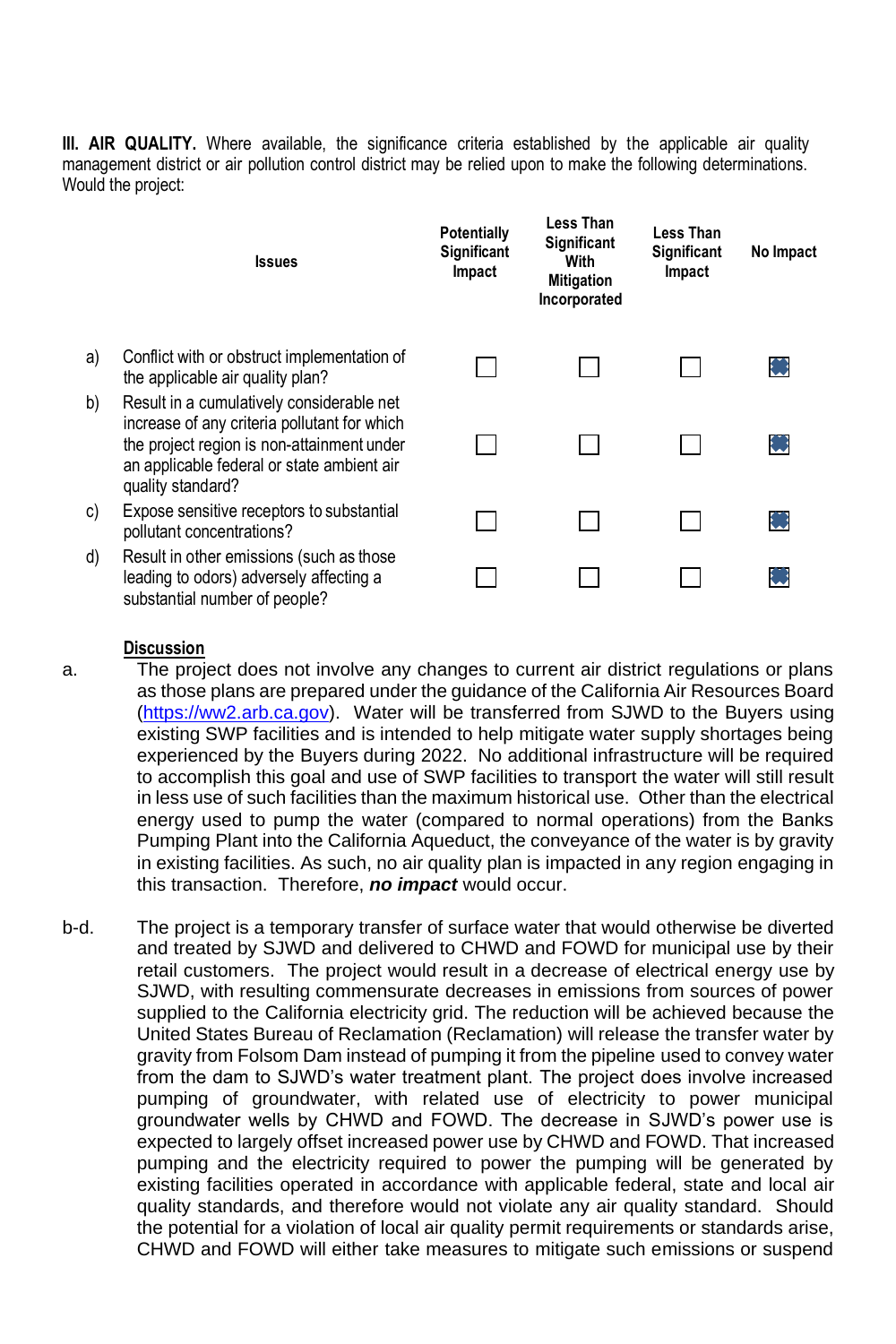pumping until pumping can be restored without the potential for violating any air quality standard, thus potentially reducing the amount of water to be transferred. The project will not have an effect on air quality standards, criteria pollutants, or sensitive receptors. In addition, objectionable odors will not be created due to the incremental increase in water amounts flowing from the point of delivery to the new temporary place of use. Therefore, *no impact* would occur.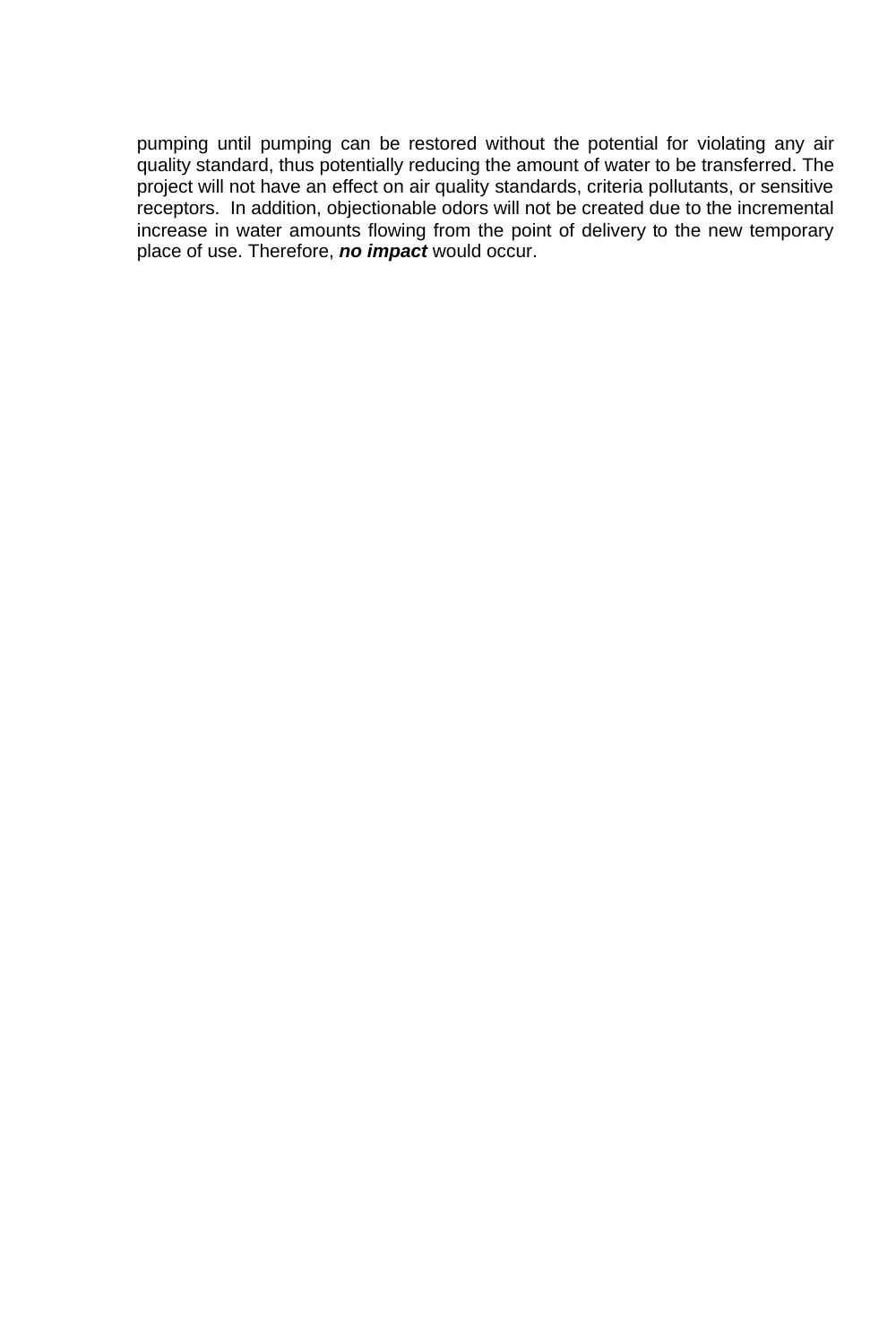## **IV. BIOLOGICAL RESOURCES.** Would the project:

|    | <b>Issues</b>                                                                                                                                                                                                                                                                                                                       | Potentially<br>Significant<br>Impact | Less Than<br>Significant<br>With<br><b>Mitigation</b><br>Incorporated | Less Than<br>Significant<br>Impact | No Impact |
|----|-------------------------------------------------------------------------------------------------------------------------------------------------------------------------------------------------------------------------------------------------------------------------------------------------------------------------------------|--------------------------------------|-----------------------------------------------------------------------|------------------------------------|-----------|
| a) | Have a substantial adverse effect, either<br>directly or through habitat modifications, on<br>any species identified as a candidate,<br>sensitive, or special status species in local<br>or regional plans, policies, or regulations, or<br>by the California Department of Fish and<br>Wildlife or U.S. Fish and Wildlife Service? |                                      |                                                                       |                                    |           |
| b) | Have a substantial adverse effect on any<br>riparian habitat or other sensitive natural<br>community identified in local or regional<br>plans, policies, regulations or by the<br>California Department of Fish and Wildlife or<br>U.S. Fish and Wildlife Service?                                                                  |                                      |                                                                       |                                    |           |
| c) | Have a substantial adverse effect on state or<br>federally protected wetlands (including, but<br>not limited to, marsh, vernal pool, coastal,<br>etc.) through direct removal, filling,<br>hydrological interruption, or other means.                                                                                               |                                      |                                                                       |                                    | H         |
| d) | Interfere substantially with the movement of<br>any native resident or migratory fish or<br>wildlife species or with established native<br>resident or migratory wildlife corridors, or<br>impede the use of native wildlife nursery<br>sites?                                                                                      |                                      |                                                                       |                                    | Œ         |
| e) | Conflict with any local policies or ordinances<br>protecting biological resources, such as a<br>tree preservation policy or ordinance?                                                                                                                                                                                              |                                      |                                                                       |                                    |           |
| f) | Conflict with the provisions of an adopted<br>Habitat Conservation Plan, Natural<br>Community Conservation Plan, or other<br>approved local, regional, or state habitat<br>conservation plan?                                                                                                                                       |                                      |                                                                       |                                    | Œ         |

#### **Discussion**

a. The project involves the temporary transfer of water from SJWD via Folsom Dam, the American River, the Sacramento River, the Delta, and State Water Project (SWP) facilities to the Buyers' respective service areas*.* This water will be transferred consistent with all regulatory requirements the SWP must currently satisfy, including the requirements of the salmonid and smelt biological opinions and Decision 1641 applicable to Delta operations, and in compliance with all applicable existing regulatory requirements pertaining to American River flow requirements to avoid any impacts either directly or habitat modifications on any species identified as a candidate, sensitive, or special status species. Flows derived from this project will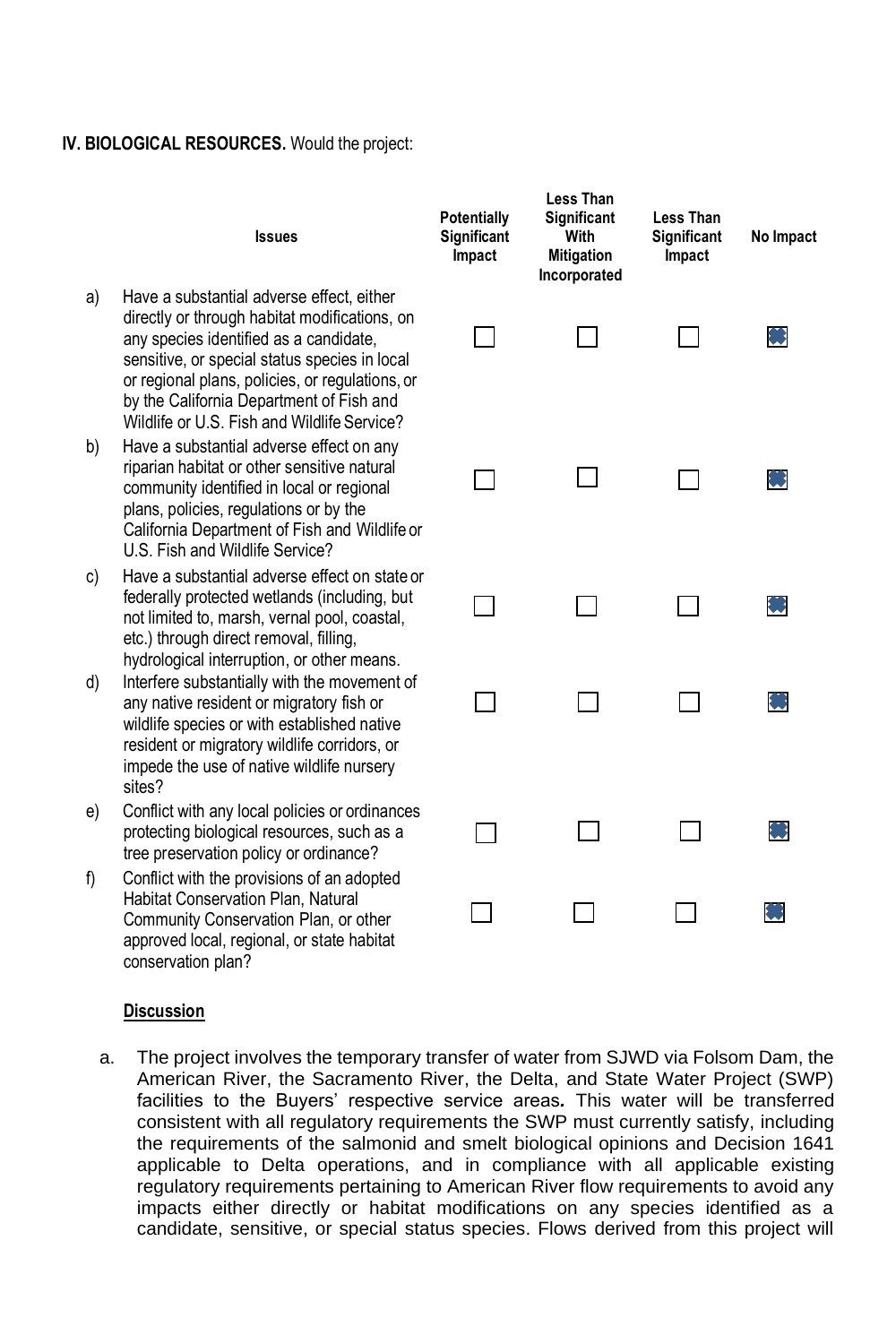augment the flows in the American River and Sacramento River watersheds. Therefore, *no impact* would occur.

- b, c. This project will not cause disturbance of any riparian or sensitive habitat as no changes to the natural and built environment will occur as a result of the project and any increase in flows in the lower American River, Sacramento River and Delta will be minimal and well within historical summer flow patterns. No wetlands will be disturbed as a result of this project. Therefore, *no impact* would occur.
- d. All environmental regulations that specify minimum flow requirements and operational constraints for listed fish and other considerations will be met. The transferred water will be in addition to these flows and thus not effect flows already provided to satisfy operational requirements in place for the lower American River during July, August September, October and November. To the extent that there is any perceptible change, the minor increase in flows downstream of Folsom Dam may provide an incremental benefit to fisheries and wildlife in the lower American River, Sacramento River and Delta, and may result in a small net positive effect to water users between Folsom Dam and the the SWP pumping plants in the Delta. Any increase in flows also will be within normal variations for summer flows on the affected reaches of the American and Sacramento Rivers and the Delta. Therefore, *no impact* would occur.
- e, f. The project will not interfere with any established Habitat Conservation Plan or conflict with tree preservation or other local ordinances and policies. The project is exempt from Sacramento County's water export policy under County Ordinance section 3.40.090(C) which exempts water agencies, like SJWD, providing water service in two counties. Therefore, *no impact* would occur.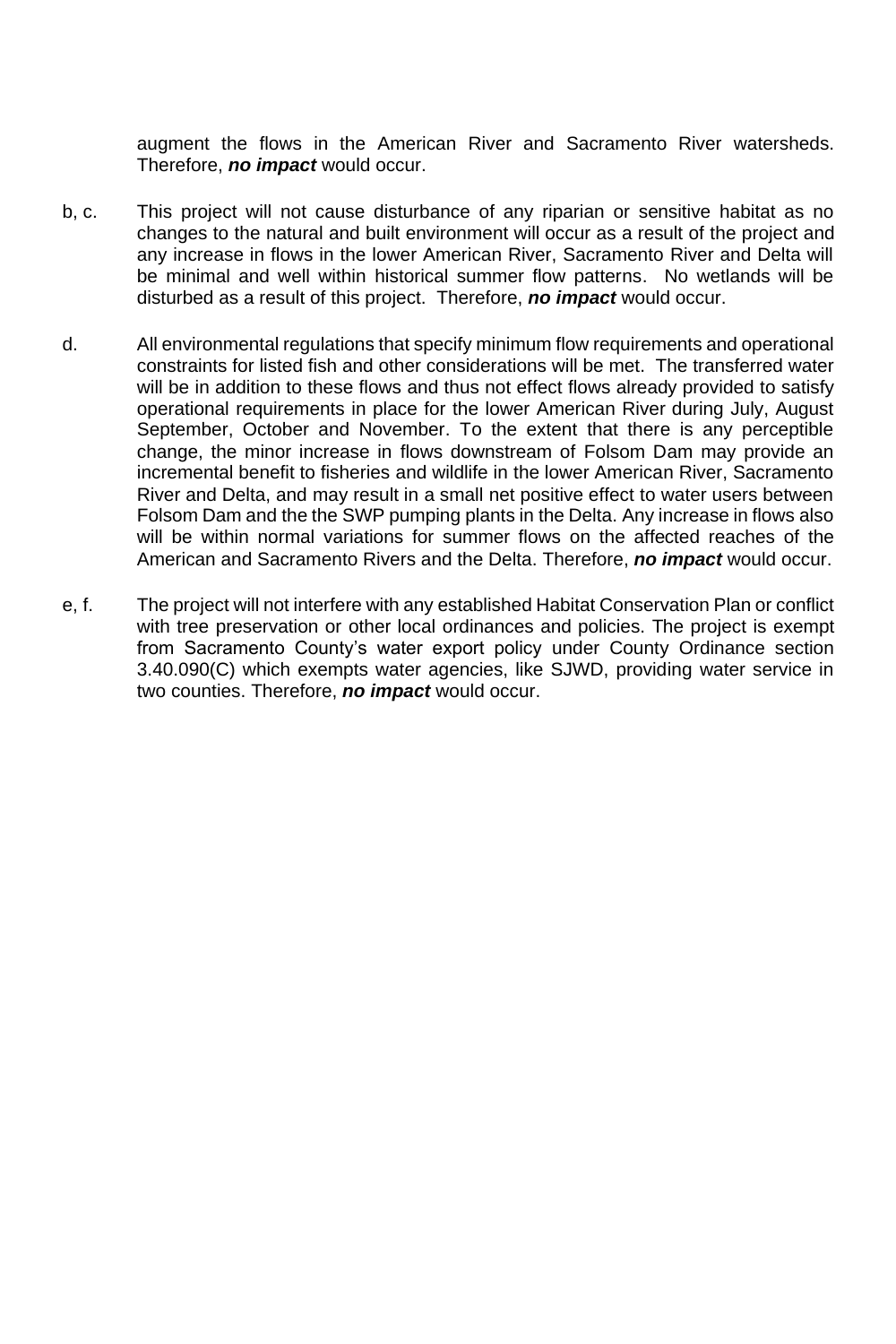#### **V. CULTURAL RESOURCES.** Would the project:

|    | <b>Issues</b>                                                                                                     | <b>Potentially</b><br><b>Significant</b><br>Impact | Less Than<br>Significant<br>With<br><b>Mitigation</b><br>Incorporated | Less Than<br><b>Significant</b><br>Impact | No Impact |
|----|-------------------------------------------------------------------------------------------------------------------|----------------------------------------------------|-----------------------------------------------------------------------|-------------------------------------------|-----------|
| a) | Cause a substantial adverse change in the<br>significance of a historical resource pursuant<br>to § 15064.5?      |                                                    |                                                                       |                                           |           |
| b) | Cause a substantial adverse change in the<br>significance of an archaeological resource<br>pursuant to § 15064.5? |                                                    |                                                                       |                                           |           |
| C) | Disturb any human remains, including those<br>interred outside of dedicated cemeteries?                           |                                                    |                                                                       |                                           |           |

#### **Discussion**

a-c. CEQA provides that a project may cause a significant environmental effect where the project could result in a substantial adverse change in the significance of a historical or cultural resource (Public Resources Code, Section 21084.1). CEQA Guidelines Section 15064.5 defines a "substantial adverse change" in the significance of a historical resource to mean "physical demolition, destruction, relocation, or alteration of the resource or its immediate surroundings such that the significance of an historical resource would be materially impaired" (CEQA Guidelines, Section 15064.5[b][1]). There is no historical resource impacted by this transfer. As such, there are no archaeological sites impacted by this transfer. The project involves the temporary transfer of water through existing waterways and existing man-made canals. There are no human remains interred outside of dedicated cemeteries or other cultural resources affected as there will be no ground disturbance in this project. Therefore, *no impact* would occur.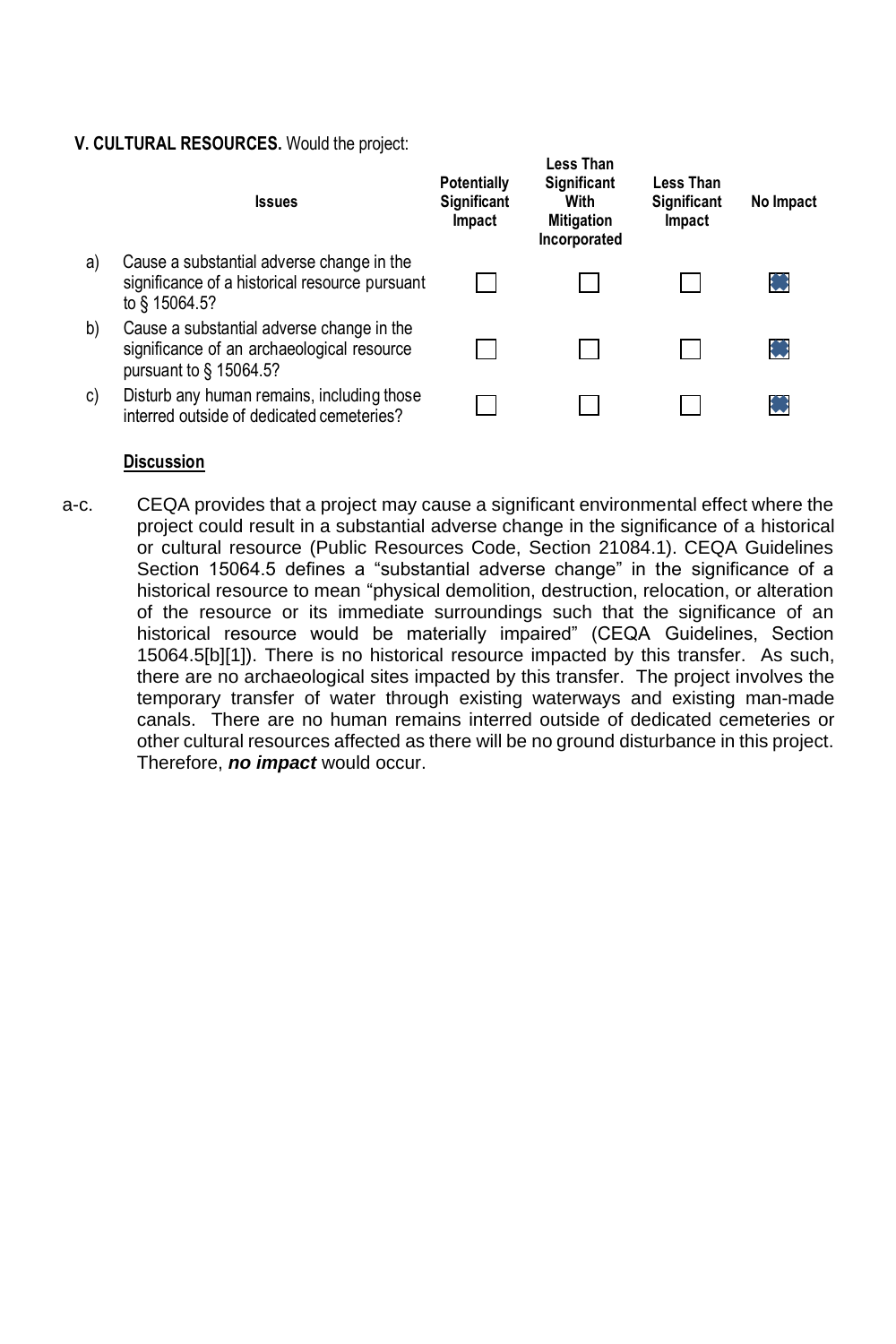#### **VI. ENERGY.** Would the project:

|    | <b>Issues</b>                                                                                                                                                                              | <b>Potentially</b><br><b>Significant</b><br>Impact | Less Than<br><b>Significant</b><br>With<br><b>Mitigation</b><br>Incorporated | Less Than<br><b>Significant</b><br>Impact | No Impact |
|----|--------------------------------------------------------------------------------------------------------------------------------------------------------------------------------------------|----------------------------------------------------|------------------------------------------------------------------------------|-------------------------------------------|-----------|
| a) | Result in potentially significant<br>environmental impact due to wasteful,<br>inefficient, or unnecessary consumption of<br>energy resources, during project<br>construction or operation? |                                                    |                                                                              |                                           |           |
| b) | Conflict with or obstruct a state or local plan<br>for renewable energy or energy efficiency?                                                                                              |                                                    |                                                                              |                                           |           |

## **Discussion**

a-b. The project will reduce energy use for San Juan Water District and the United States Bureau of Reclamation by releasing the water by gravity from Folsom Reservoir rather than delivering the water to pump stations necessary for water conveyance into SJWD's facilities. There may be minor increases in energy consumption through groundwater pumping in CHWD and FOWD to deliver water to meet customer demands. Net energy consumption resulting from the project is anticipated to be zero. There are no state or local plans associated with renewable energy or energy efficiency that would be impacted by the project. Therefore, *no impact* would occur.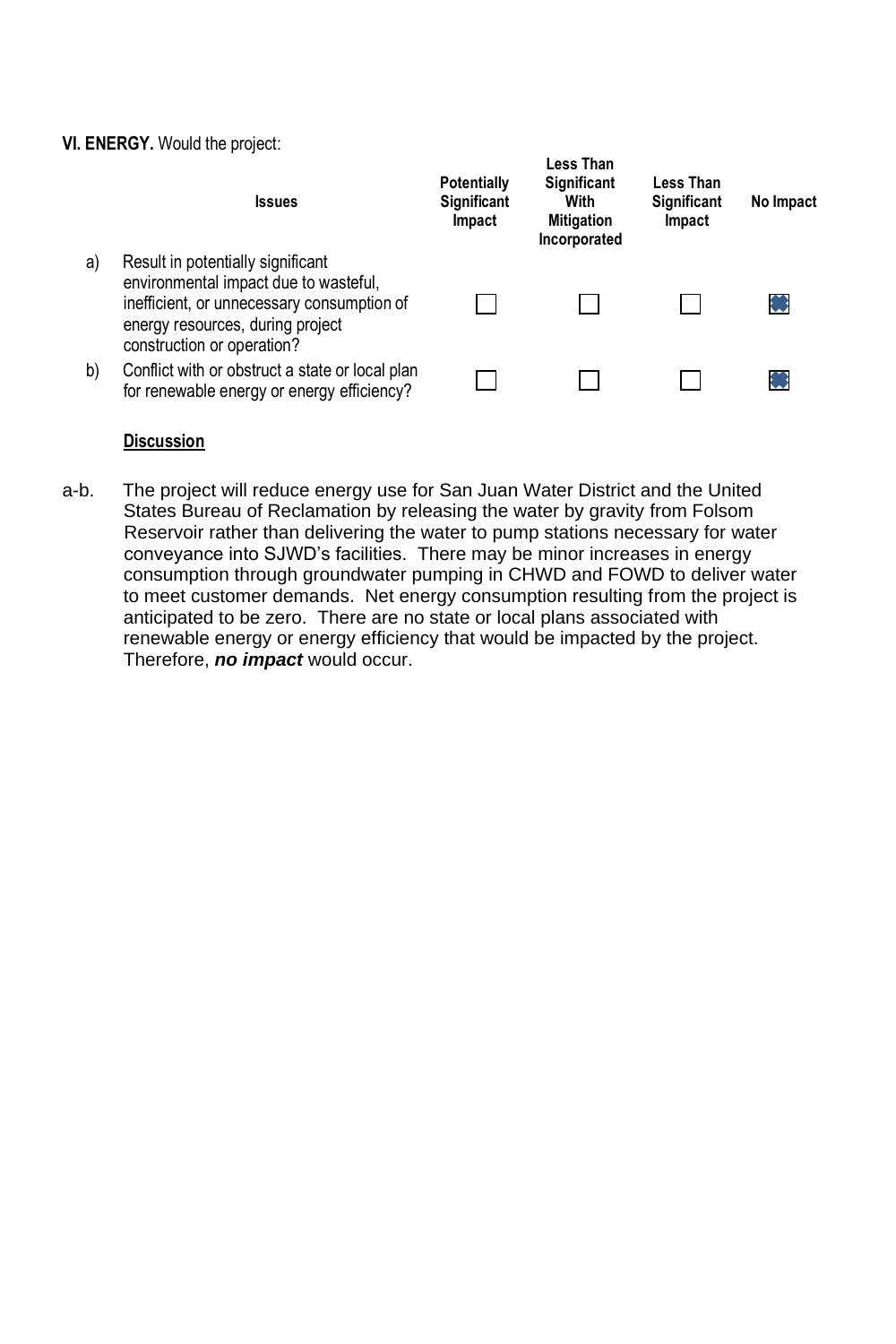## **VII. GEOLOGY AND SOILS.** Would the project:

|    |      | <b>Issues</b>                                                                                                                                                                                                                                                                                             | <b>Potentially</b><br>Significant<br>Impact | Less Than<br>Significant<br>With<br><b>Mitigation</b><br>Incorporated | Less Than<br><b>Significant</b><br>Impact | No Impact |
|----|------|-----------------------------------------------------------------------------------------------------------------------------------------------------------------------------------------------------------------------------------------------------------------------------------------------------------|---------------------------------------------|-----------------------------------------------------------------------|-------------------------------------------|-----------|
| a) |      | Directly or indirectly cause potential<br>substantial adverse effects, including the risk<br>of loss, injury, or death involving                                                                                                                                                                          |                                             |                                                                       |                                           |           |
|    | i)   | Rupture of a known earthquake fault,<br>as delineated on the most recent<br>Alquist-Priolo Earthquake Fault Zoning<br>Map, issued by the State Geologist for<br>the area or based on other substantial<br>evidence of a known fault? Refer to<br>Division of Mines and Geology Special<br>Publication 42. |                                             |                                                                       |                                           |           |
|    | ii)  | Strong seismic ground shaking?                                                                                                                                                                                                                                                                            |                                             |                                                                       |                                           |           |
|    | iii) | Seismic-related ground failure,<br>including liquefaction?                                                                                                                                                                                                                                                |                                             |                                                                       |                                           |           |
|    | iv)  | Landslides?                                                                                                                                                                                                                                                                                               |                                             |                                                                       |                                           |           |
| b) |      | Result in substantial soil erosion or the loss<br>of topsoil?                                                                                                                                                                                                                                             |                                             |                                                                       |                                           |           |
| c) |      | Be located on a geologic unit or soil that is<br>unstable, or that would become unstable as<br>a result of the project, and potentially result<br>in on- or off-site landslide, lateral spreading,<br>subsidence, liquefaction or collapse?                                                               |                                             |                                                                       |                                           |           |
| d) |      | Be located on expansive soil, as defined in<br>Table 18-1-B of the Uniform Building Code<br>(1994), creating substantial direct or indirect<br>risks to life or property?                                                                                                                                 |                                             |                                                                       |                                           | w         |
| e) |      | Have soils incapable of adequately<br>supporting the use of septic tanks or<br>alternative waste water disposal systems<br>where sewers are not available for the<br>disposal of waste water?                                                                                                             |                                             |                                                                       |                                           |           |
| f) |      | Directly or indirectly destroy a unique<br>paleontological resource or site or unique<br>geologic feature?                                                                                                                                                                                                |                                             |                                                                       |                                           |           |

## **Discussion**

a-f. The proposed temporary water transfer would involve the release of water from Folsom Dam into existing waterways for pumping and delivery via existing SWP conveyance facilities. Groundwater to replace the transferred surface water will be pumped from existing CHWD and FOWD municipal wells that have been constructed to meet all required standards and will be operated within historical baseline pumping amounts in accordance with the applicable adopted GSP and SGA's water accounting framework that records CHWD's and FOWD's conjunctive use efforts in relation to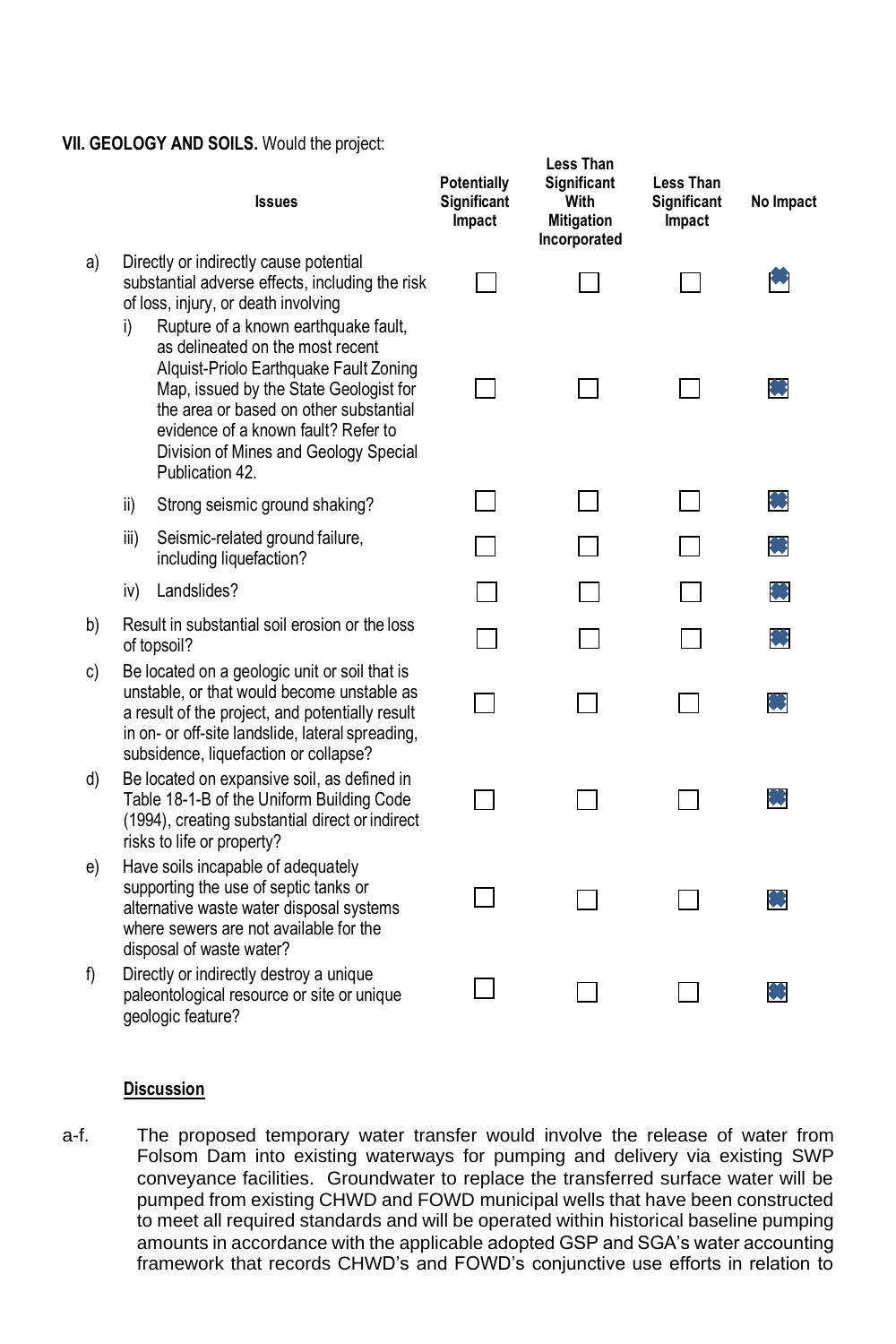surface water supplied by SJWD. No new facilities, and therefore no ground disturbance, drilling, or excavation, would be required for this temporary transfer. There are no geologic features or paleontological resources that would be in any way impacted by this project since no ground disturbance with this project. Therefore, *no impact* would occur.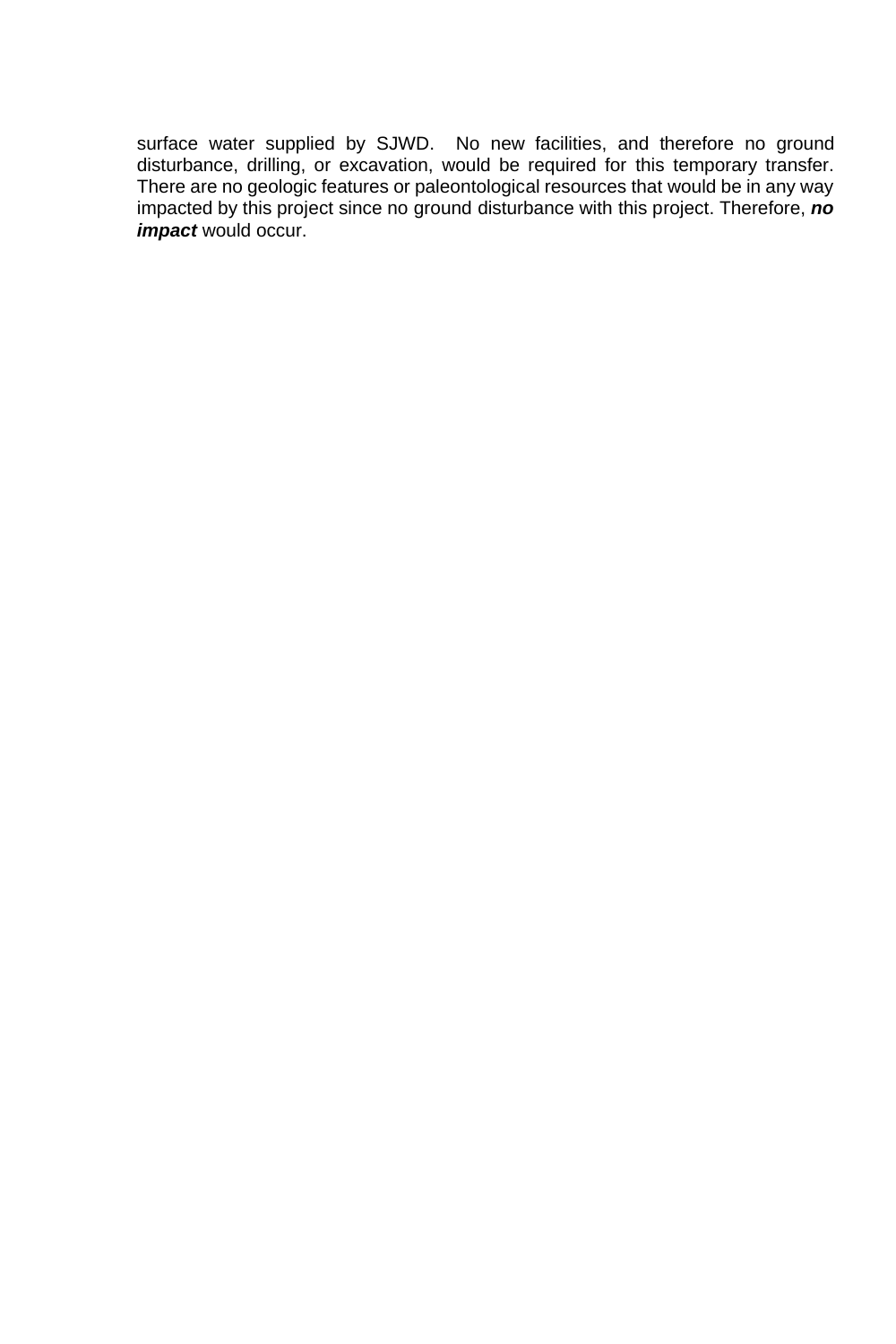#### **VIII. GREENHOUSE GAS EMISSIONS.** Would the project:

|    | <b>Issues</b>                                                                                                                          | <b>Potentially</b><br><b>Significant</b><br>Impact | Less Than<br><b>Significant</b><br>With<br><b>Mitigation</b><br>Incorporated | Less Than<br><b>Significant</b><br>Impact | No Impact |
|----|----------------------------------------------------------------------------------------------------------------------------------------|----------------------------------------------------|------------------------------------------------------------------------------|-------------------------------------------|-----------|
| a) | Generate greenhouse gas emissions, either<br>directly or indirectly, that may have a<br>significant impact on the environment?         |                                                    |                                                                              |                                           |           |
| b) | Conflict with an applicable plan, policy or<br>regulation adopted for the purpose of<br>reducing the emissions of greenhouse<br>qases? |                                                    |                                                                              |                                           |           |

#### **Discussion**

a, b. In 2020, DWR adopted the DWR Climate Action Plan-Phase I: Greenhouse Gas Emissions Reduction Plan (GGERP), which details DWR's efforts to reduce its greenhouse gas (GHG) emissions consistent with Executive Order S-3-05 and the Global Warming Solutions Act of 2006 (Assembly Bill (AB) 32). DWR also adopted the Initial Study/Negative Declaration prepared for the GGERP in accordance with the CEQA Guidelines review and public process. Both the GGERP and Initial Study/Negative Declaration are incorporated herein by reference and are available at: ([https://water.ca.gov/Programs/All-Programs/Climate-Change-Program/Climate-](https://water.ca.gov/Programs/All-Programs/Climate-Change-Program/Climate-Action-Plan)[Action-Plan\)](https://water.ca.gov/Programs/All-Programs/Climate-Change-Program/Climate-Action-Plan) . The GGERP provides estimates of historical (back to 1990), current, and future GHG emissions related to operations, construction, maintenance, and business practices (e.g. building-related energy use). The GGERP specifies aggressive current and 2045 emission reduction goals and identifies a list of GHG emissions reduction measures to achieve these goals.

DWR specifically prepared its GGERP as a "Plan for the Reduction of Greenhouse Gas Emissions" for purposes of CEQA Guidelines §15183.5. That section provides that such a document, which must meet certain specified requirements, "may be used in the cumulative impacts analysis of later projects." Because global climate change, by its very nature, is a global cumulative impact, an individual project's compliance with a qualifying GHG Reduction Plan may suffice to mitigate the project's incremental contribution to that cumulative impact to a level that is not "cumulatively considerable." (See CEQA Guidelines, § 15064, subd. (h)(3).)

DWR and agencies using DWR facilities that were analyzed in the GGERP may rely on the GGERP in the cumulative impacts analyses of later project-specific environmental documents. "An environmental document that relies on a greenhouse gas reduction plan for a cumulative impacts analysis must identify those requirements specified in the plan that apply to the project, and, if those requirements are not otherwise binding and enforceable, incorporate those requirements as mitigation measures applicable to the project." (CEQA Guidelines § 15183.5, subd. (b)(2).)

The proposed project will use SWP facilities and power resources to convey and/or store water. The energy associated with the operation of these facilities will likely result in the emission of GHGs. However, DWR, as part of the analysis provided in the GGERP, has fully described and analyzed the potential for GHG emissions from operations associated with use of SWP facilities by other agencies to convey and/or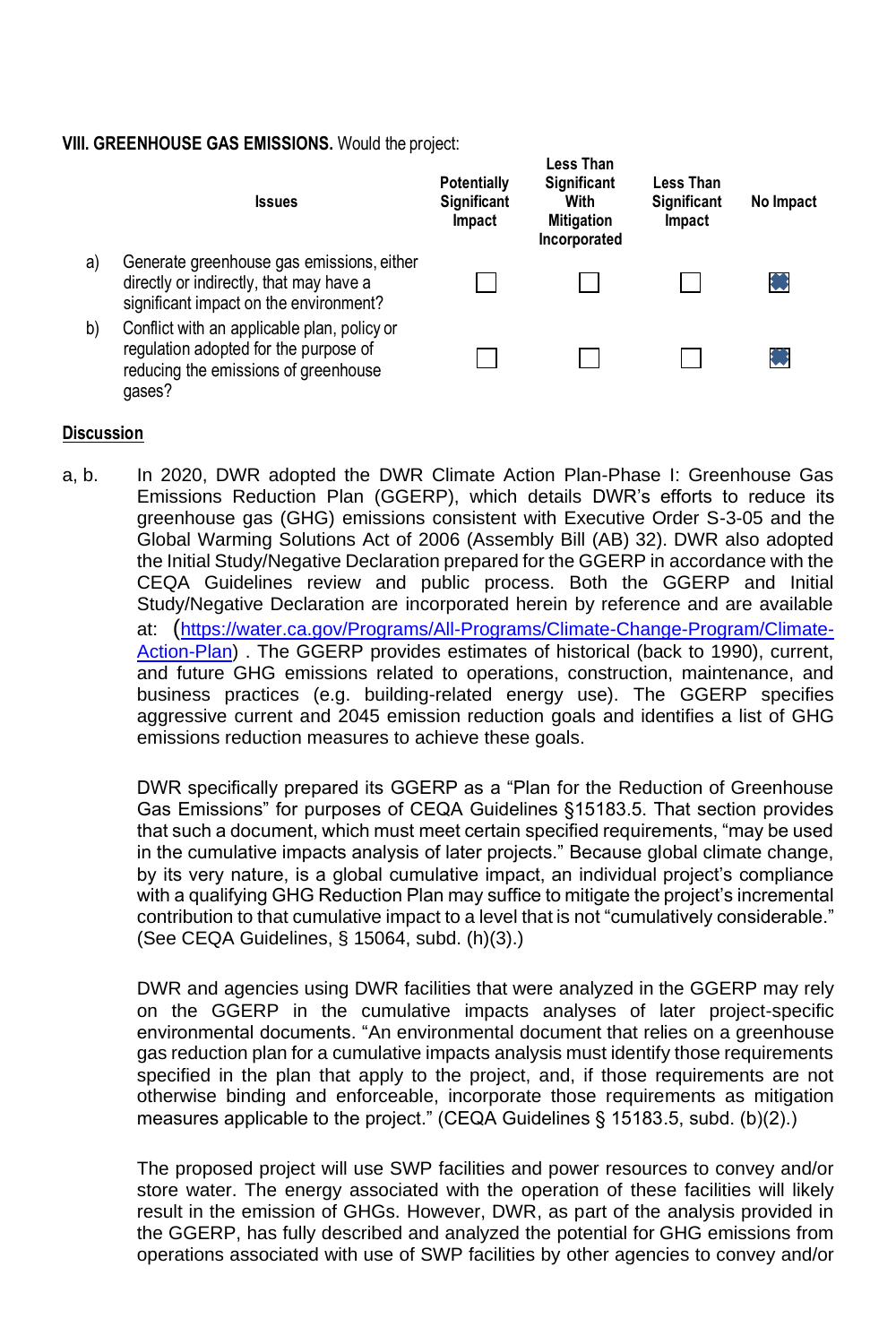store water and has committed to overall near-term and long-term GHG emissions reductions that will ensure that no significant environmental impact will occur as a result of DWR's emissions.

Based on the analysis provided in the DWR GGERP, GHG emissions associated with the use of SWP facilities for this project will not constitute a cumulatively considerable contribution to atmospheric levels of GHG emissions and are therefore, less than significant.

The project includes the temporary transfer of surface water that would otherwise be diverted, treated and delivered by SJWD to its wholesale customers CHWD and FOWD. CHWD and FOWD will temporarily increase groundwater pumping to meet their demands that would otherwise be met with the SJWD-provided treated surface water supply. There will be both reduced use of electricity at SJWD's facilities and increased use of electricity at CHWD and FOWD groundwater pumping facilities, but any increases in GHG emissions associated with power supplied to meet these changes in electricity usage will be neutral or insignificant. The project does not conflict with any plan for the reduction of GHG. Therefore, *no impact* would occur.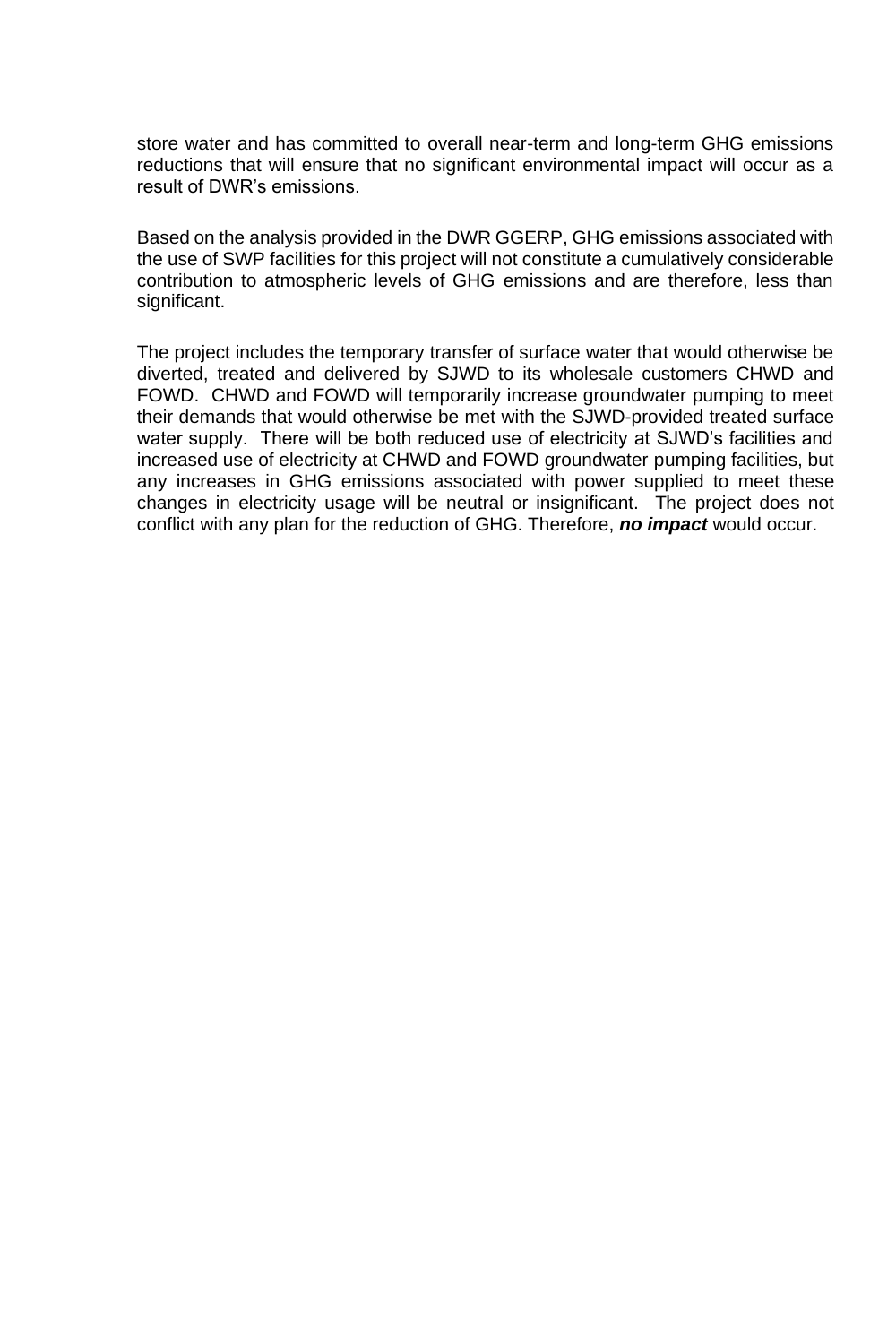# **IX. HAZARDS AND HAZARDOUS MATERIALS.** Would the project:

|    | <b>Issues</b>                                                                                                                                                                                                                                                                                      | <b>Potentially</b><br>Significant<br>Impact | <b>Less Than</b><br><b>Significant</b><br>With<br><b>Mitigation</b><br>Incorporated | <b>Less Than</b><br>Significant<br>Impact | No Impact |
|----|----------------------------------------------------------------------------------------------------------------------------------------------------------------------------------------------------------------------------------------------------------------------------------------------------|---------------------------------------------|-------------------------------------------------------------------------------------|-------------------------------------------|-----------|
| a) | Create a significant hazard to the public or<br>the environment through the routine<br>transport, use, or disposal of hazardous<br>materials?                                                                                                                                                      |                                             |                                                                                     |                                           | O         |
| b) | Create a significant hazard to the public or<br>the environment through reasonably<br>foreseeable upset and accident conditions<br>involving the release of hazardous materials<br>into the environment?                                                                                           |                                             |                                                                                     |                                           | B         |
| C) | Emit hazardous emissions or handle<br>hazardous or acutely hazardous materials,<br>substances, or waste within one-quarter mile<br>of an existing or proposed school?                                                                                                                              |                                             |                                                                                     |                                           | Œ         |
| d) | Be located on a site which is included on a<br>list of hazardous materials sites compiled<br>pursuant to Government Code § 65962.5<br>and, as a result, would it create a significant<br>hazard to the public or the environment?                                                                  |                                             |                                                                                     |                                           |           |
| e) | For a project located within an airport land<br>use plan or, where such a plan has not been<br>adopted, within two miles of a public airport<br>or public use airport, would the project result<br>in a safety hazard or excessive noise for<br>people residing or working in the project<br>area? |                                             |                                                                                     |                                           |           |
| f) | Impair implementation of or physically<br>interfere with an adopted emergency<br>response plan or emergency evacuation<br>plan?                                                                                                                                                                    |                                             |                                                                                     |                                           |           |
| g) | Expose people or structures, either directly<br>or indirectly, to a significant risk of loss,<br>injury or death involving wildland fires?                                                                                                                                                         |                                             |                                                                                     |                                           |           |

## **Discussion**

a-g. The project only involves the transport and pumping of water through existing facilities, waterways and canals. No hazardous chemicals will be utilized as a result of the project. The project is not located within two miles of a hazardous materials site, school or airstrip. The project will not expose people or structures to risk due to wildfires. Therefore, *no impact* would occur.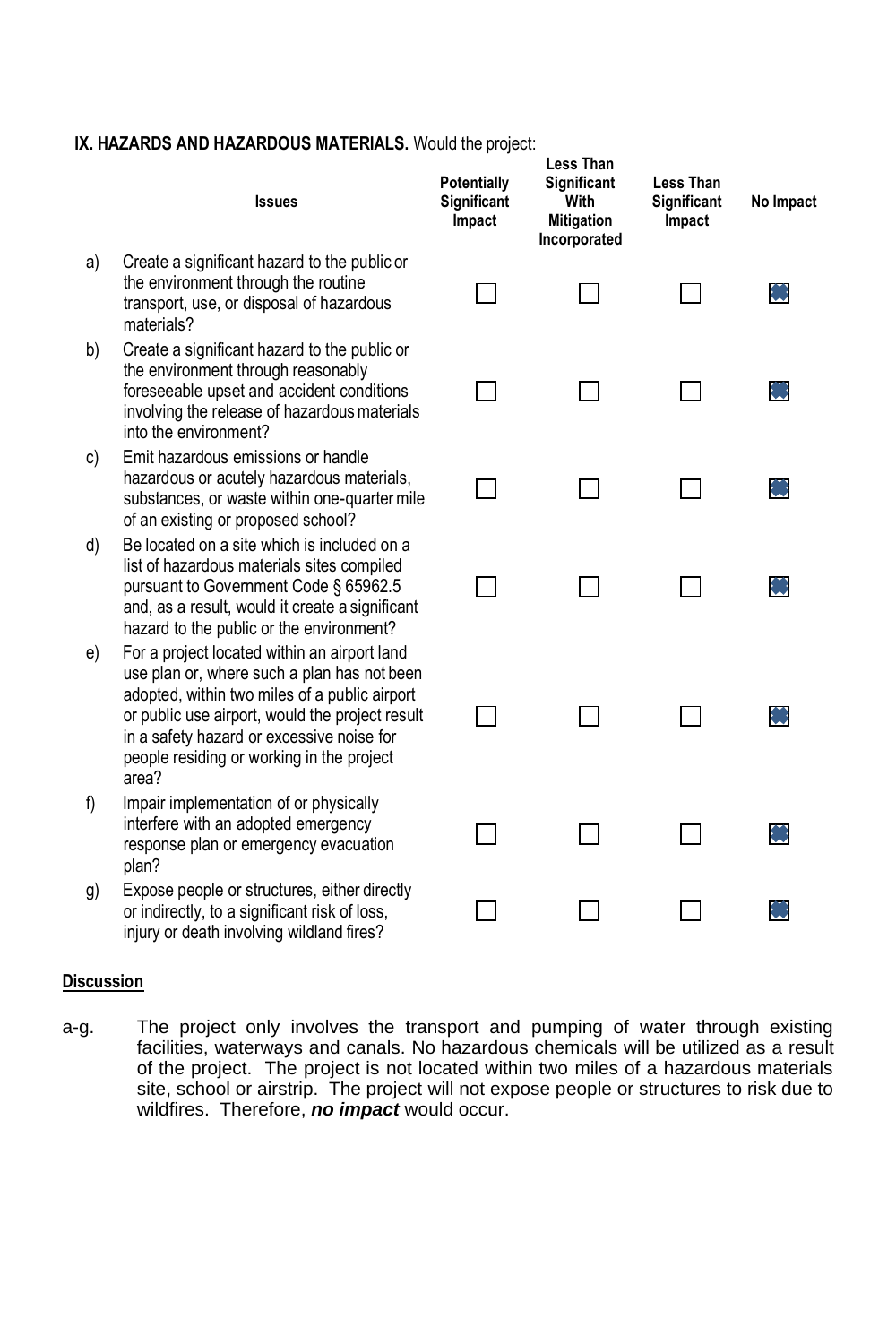## **X. HYDROLOGY AND WATER QUALITY.** Would the project:

|    |        | <b>Issues</b>                                                                                                                                                                                                                   | Potentially<br>Significant<br>Impact | Less Than<br>Significant<br>With<br><b>Mitigation</b><br>Incorporated | Less Than<br>Significant<br>Impact | No Impact |
|----|--------|---------------------------------------------------------------------------------------------------------------------------------------------------------------------------------------------------------------------------------|--------------------------------------|-----------------------------------------------------------------------|------------------------------------|-----------|
| a) |        | Violate any water quality standards or waste<br>discharge requirements or otherwise<br>substantially degrade surface or ground<br>water quality?                                                                                |                                      |                                                                       |                                    | E.        |
| b) | basin? | Substantially decrease groundwater supplies<br>or interfere substantially with groundwater<br>recharge such that the project may impede<br>sustainable groundwater management of the                                            |                                      |                                                                       |                                    | ×         |
| c) |        | Substantially alter the existing drainage<br>pattern of the site or area, including through<br>the alteration of the course of a stream or<br>river or through the addition of impervious<br>surfaces, in a manner which would: |                                      |                                                                       |                                    |           |
|    | i)     | result in a substantial erosion or<br>siltation on- or off-site;                                                                                                                                                                |                                      |                                                                       |                                    |           |
|    | ii)    | substantially increase the rate or<br>amount of surface runoff in a manner<br>which would result in flooding on- or<br>offsite:                                                                                                 |                                      |                                                                       |                                    |           |
|    | iii)   | create or contribute runoff water which<br>would exceed the capacity of existing<br>or planned stormwater drainage<br>systems or provide substantial<br>additional sources of polluted runoff;<br>or                            |                                      |                                                                       |                                    |           |
|    | iv)    | impede or redirect flood flows?                                                                                                                                                                                                 |                                      |                                                                       |                                    | Œ         |
| d) |        | In flood hazard, tsunami, or seiche zones,<br>risk release of pollutants due to project<br>inundation?                                                                                                                          |                                      |                                                                       |                                    |           |
| e) |        | Conflict with or obstruct implementation of a<br>water quality control plan or sustainable<br>groundwater management plan?                                                                                                      |                                      |                                                                       |                                    |           |

#### **Discussion**

a, b, e. SJWD will transfer for export high-quality surface water from the American River of the same type collected to storage in Folsom Reservoir and already released from Folsom Dam by Reclamation for export and Delta water quality improvement. The groundwater pumped by CHWD and FOWD to support the transfer meets all state drinking water standards. As result, this project will not violate any water quality standards or waste discharge requirements and appropriate water quality monitoring will be incorporated in the implementation of this project by CHWD, FOWD and DWR. The proposed groundwater pumping by CHWD and FOWD to replace the surface water temporarily transferred will use locally available groundwater resources consistent with existing long-term regional groundwater management and conjunctive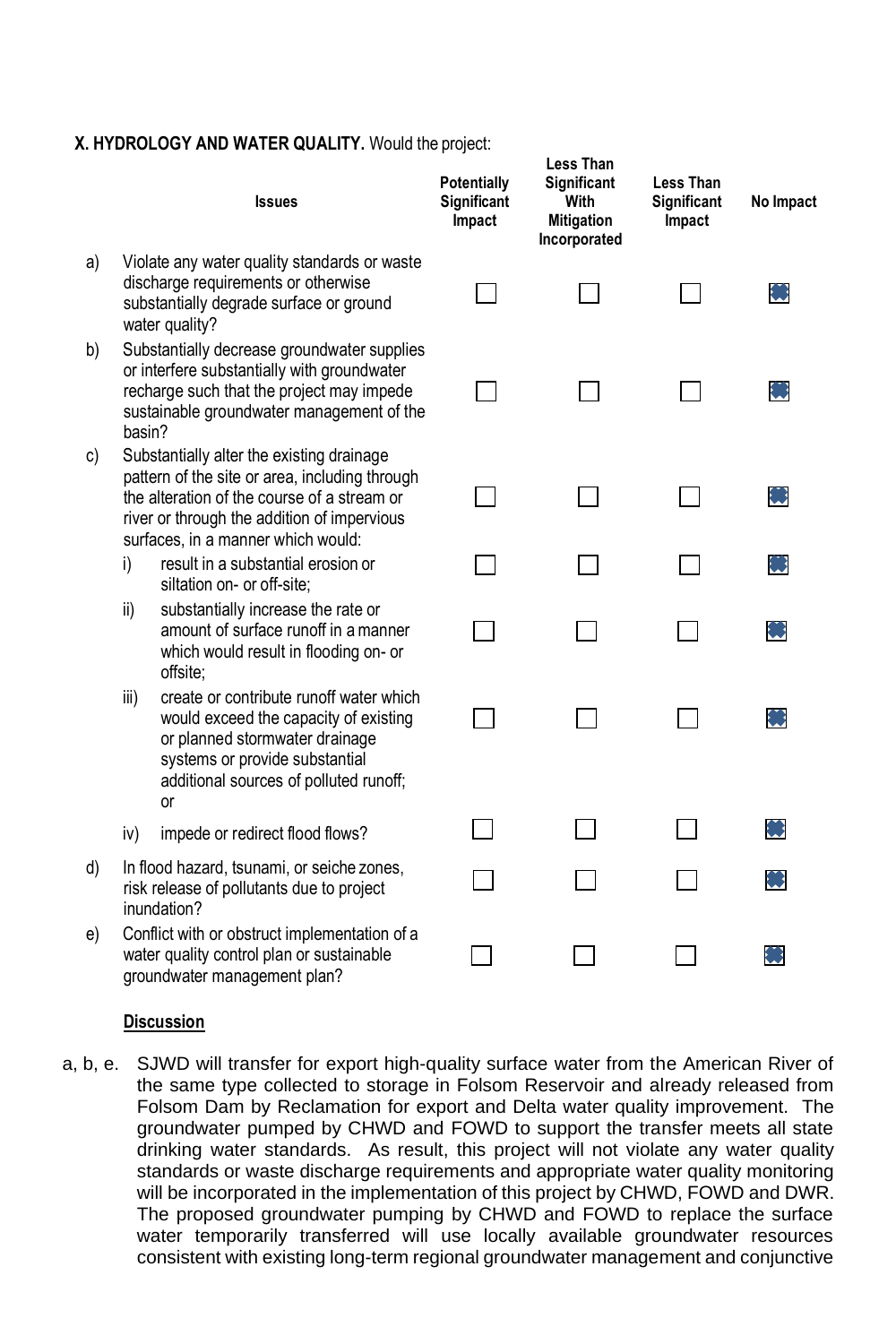use programs, as well as an adopted GSP. The proposed pumping by CHWD and FOWD to support SJWD's transfer of surface water is consistent with the GSP, basin management objectives, and the SGA accounting framework, and therefore would not adversely impact the groundwater basin. SJWD has obtained a determination of consistency with the GSP from SGA, the GSA that prepared the GSP and monitors basin conditions. Most important, SJWD has been delivering surface water to CHWD and FOWD for over 60 years, which has helped stabilize and increase groundwater levels in the North American Groundwater Basin (Basin). Since the mid-1990s, groundwater elevations in the Basin have stabilized and recovered due to these efforts and, in some cases, elevations continue to increase due in part to SJWD's conjunctive use program under which CHWD and FOWD use more surface water in lieu of pumping groundwater to meet their retail demands.

As described above, SJWD's proposed 2022 water transfer would comply with Water Code section 1745.10 because CHWD's and FOWD's pumping of groundwater to permit SJWD to make surface water available for transfer is consistent with the adopted GSP. In addition, the proposed transfer complies with Water Code Section 1745.11 because the groundwater used to serve customer demands in order to make transferrable surface water available to the Buyers is groundwater generated by recharge through SJWD's operation of its wholesale conjunctive use program, with CHWD and FOWD. Only wells that have been approved by DWR will be used to make transferrable surface water available for the proposed temporary transfer. As a condition of participating in the proposed transfer CHWD and FOWD have developed groundwater monitoring, reporting, and mitigation plans, approved by DWR, which will ensure that the proposed transfer does not result in any unreasonable and adverse impacts to the groundwater basin or third parties. Therefore, *no impact* would occur.

- c. The project will rely on releases from Folsom Dam, averaging about 10.14 to 16.25 cfs from July through November of 2022. This flow rate is 1.6 to 2.9% of the flow rate in the American River under existing flow management conditions. No noticeable alteration to the river will occur as a result of this project. There will also be no impact to local drainage or contribution to erosion in the area. No flooding, impacts to stormwater drainage, or any land-based pollutant will be impacted by the project. In addition, no flow in the lower American River derived from this project will impede or redirect any potential flood flow because the increase in flows is negligible and flood events do not normally occur in the months when this transfer will occur. The quantity of groundwater pumped is part of regional conjunctive use strategies and SJWD, CHWD and FOWD have helped maintain groundwater quality in the SJWD wholesale service area and have limited migration of groundwater contaminants from any contaminant locations through collective management and monitoring of conjunctive use actions. Therefore, *no impact* would occur.
- d. Neither the SJWD nor the Buyers' service areas are located within an area that would be affected by a seiche, tsunami, or mudflow, and the project will not contribute to an increased risk of same. Therefore, *no impact* would occur.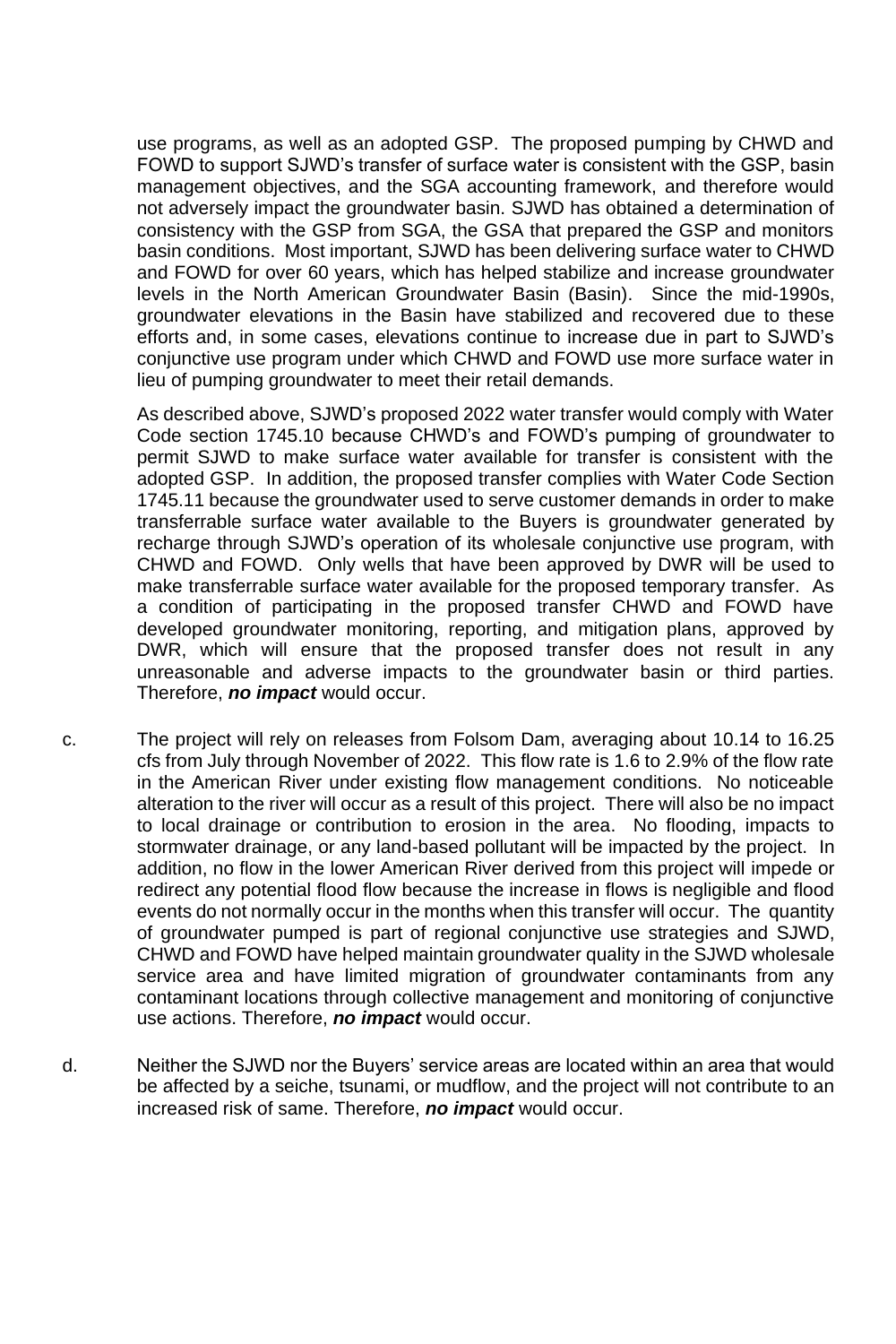## **XI. LAND USE AND PLANNING.** Would the project:

|    | <b>Issues</b>                                                                                                                                                                                   | <b>Potentially</b><br><b>Significant</b><br>Impact | Less Than<br><b>Significant</b><br>With<br><b>Mitigation</b><br>Incorporated | Less Than<br><b>Significant</b><br>Impact | No Impact |
|----|-------------------------------------------------------------------------------------------------------------------------------------------------------------------------------------------------|----------------------------------------------------|------------------------------------------------------------------------------|-------------------------------------------|-----------|
| a) | Physically divide an established community?                                                                                                                                                     |                                                    |                                                                              |                                           |           |
| b) | Cause a significant environmental impact<br>due to a conflict with any land use plan,<br>policy, or regulation adopted for the purpose<br>of avoiding or mitigating an environmental<br>effect? |                                                    |                                                                              |                                           |           |

## **Discussion**

a-b. The project would not divide an established community due to the fact that no changes to the built environment will occur. No conflict will occur with any land use plan or habitat conservation plan since water will be conveyed within existing operational criteria that comply with all applicable land use and environmental laws, regulations, permits and approvals through existing facilities and streams, including Folsom Dam, the American River, the Sacramento River, the Delta, and existing SWP pumping facilities, canals and pipelines. Therefore, *no impact* would occur.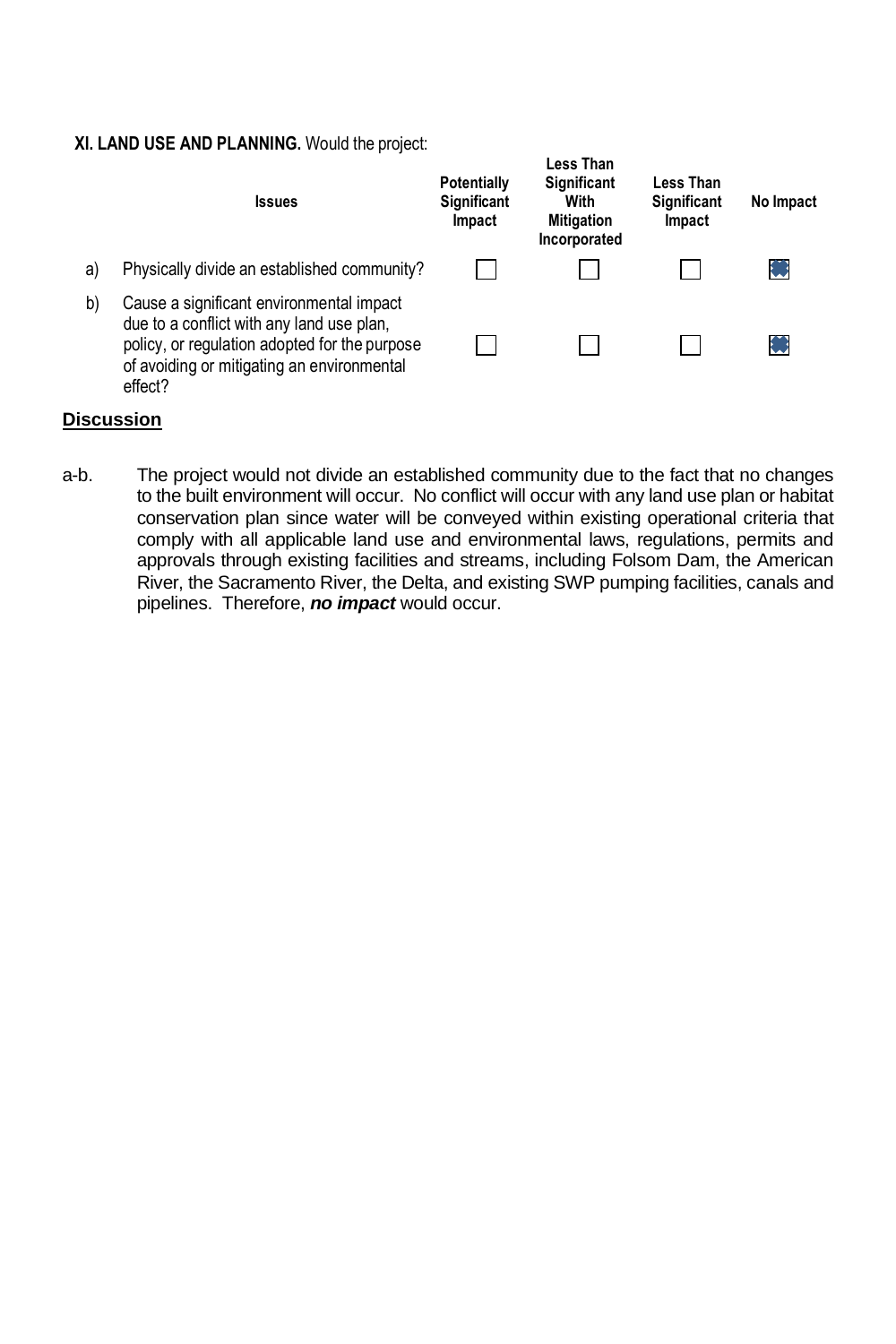#### **XII. MINERAL RESOURCES.** Would the project:

|    | <b>Issues</b>                                                                                                                                                               | <b>Potentially</b><br><b>Significant</b><br>Impact | Less Inan<br><b>Significant</b><br>With<br><b>Mitigation</b><br>Incorporated | Less Than<br><b>Significant</b><br>Impact | No Impact |
|----|-----------------------------------------------------------------------------------------------------------------------------------------------------------------------------|----------------------------------------------------|------------------------------------------------------------------------------|-------------------------------------------|-----------|
| a) | Result in the loss of availability of a known<br>mineral resource that would be a value to<br>the region and the residents of the state?                                    |                                                    |                                                                              |                                           |           |
| b) | Result in the loss of availability of a locally<br>important mineral resource recovery site<br>delineated on a local general plan, specific<br>plan or other land use plan? |                                                    |                                                                              |                                           |           |

**Less Than** 

## **Discussion**

a, b. The project will utilize the existing Folsom Reservoir, Folsom Dam, American River, Sacramento River, Delta, and SWP facilities. No land will be disturbed by this project. As a result, no known mineral resources of regional, State, or local importance will be involved in or affected by implementation of this project. Therefore, *no impact* would occur.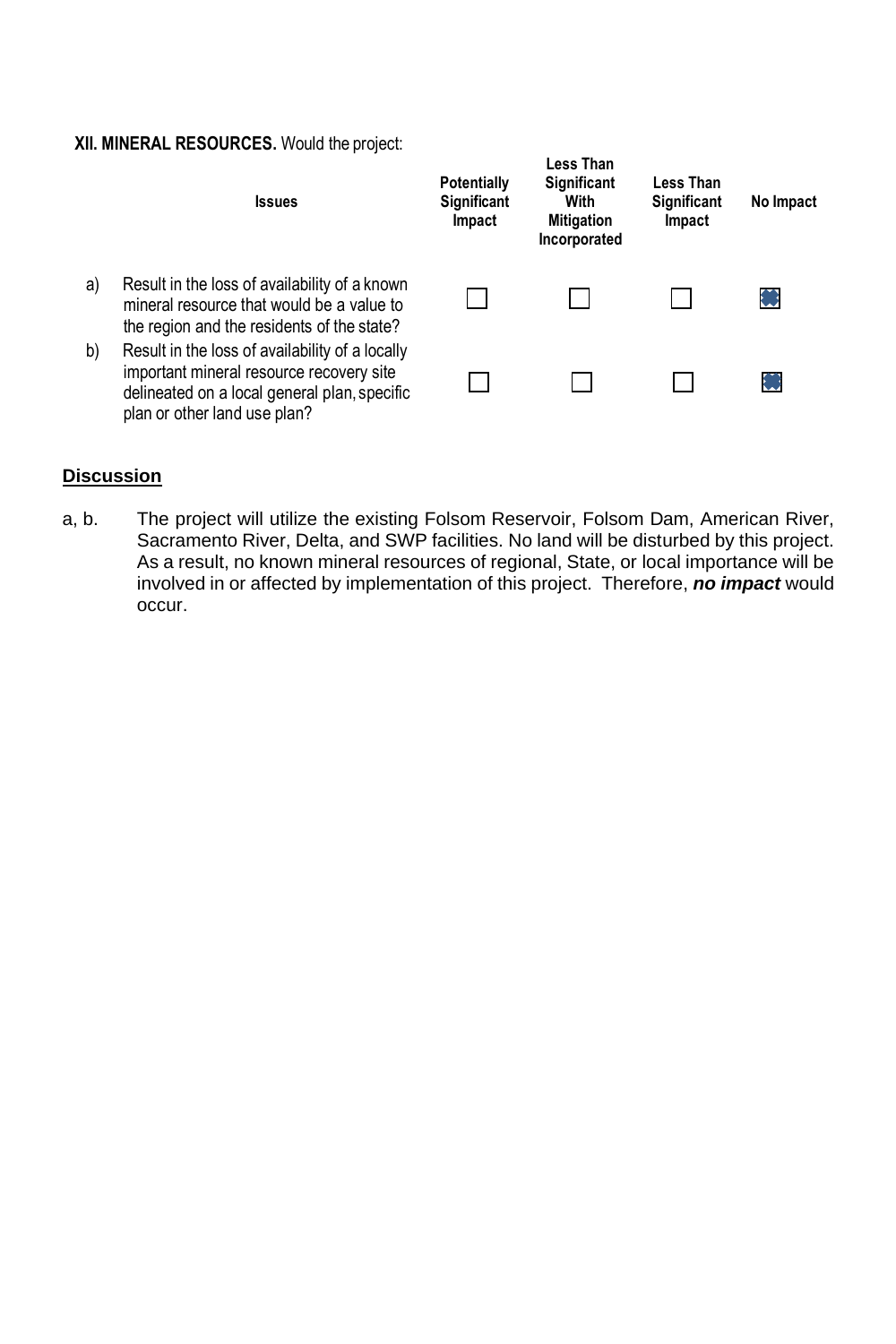**XIII. NOISE.** Would the project result in:

|    | <b>Issues</b>                                                                                                                                                                                                                                                                                                            | <b>Potentially</b><br>Significant<br>Impact | <b>Less Than</b><br><b>Significant</b><br>With<br><b>Mitigation</b><br>Incorporated | Less Than<br><b>Significant</b><br>Impact | No Impact |
|----|--------------------------------------------------------------------------------------------------------------------------------------------------------------------------------------------------------------------------------------------------------------------------------------------------------------------------|---------------------------------------------|-------------------------------------------------------------------------------------|-------------------------------------------|-----------|
| a) | Generation of a substantial temporary or<br>permanent increase in ambient noise levels<br>in the vicinity of the project in excess of<br>standards established in the local general<br>plan or noise ordinance, or applicable<br>standards of other agencies?                                                            |                                             |                                                                                     |                                           |           |
| b) | Generation of excessive groundborne<br>vibration or groundborne noise levels?                                                                                                                                                                                                                                            |                                             |                                                                                     |                                           |           |
| C) | For a project located within the vicinity of a<br>private airstrip or an airport land use plan or,<br>where such a plan has not been adopted.<br>within two miles of a public airport or public<br>use airport, would the project expose people<br>residing or working in the project area to<br>excessive noise levels? |                                             |                                                                                     |                                           | Ł.        |

## **Discussion**

- a-b. No construction will occur as part of the project. Noise levels would remain consistent with existing levels occurring during operations of CHWD's and FOWD's municipal wells, and DWR's SWP facilities used to pump, convey and deliver the transfer water. Therefore, *no impact* would occur.
- c. The project is not located within an airport land use plan or in the vicinity of a private airstrip. Therefore, *no impact* would occur*.*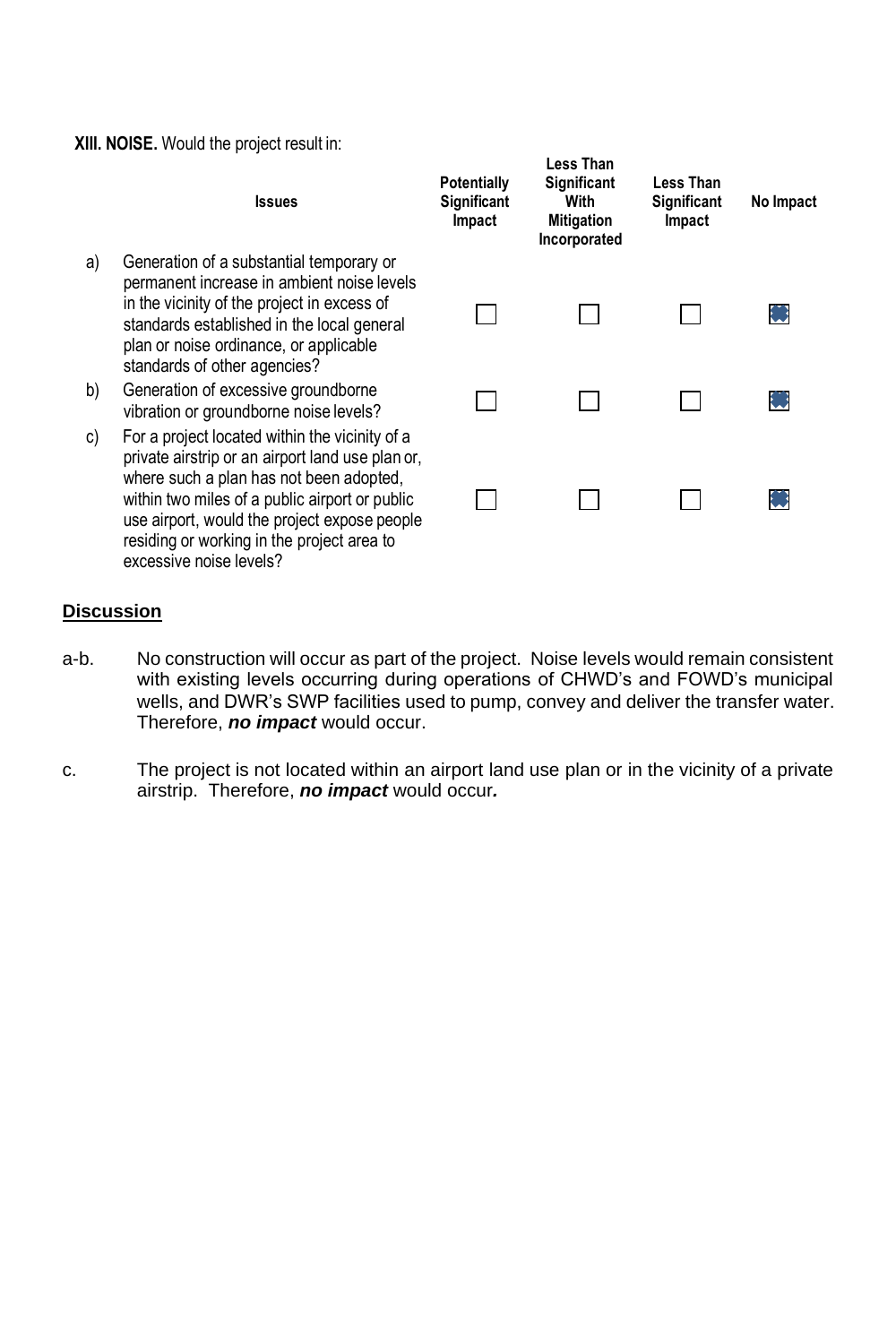## **XIV. POPULATION AND HOUSING.** Would the project:

|    | <b>Issues</b>                                                                                                                                                                                                                   | <b>Potentially</b><br>Significant<br>Impact | Less Than<br><b>Significant</b><br>With<br><b>Mitigation</b><br>Incorporated | Less Than<br><b>Significant</b><br>Impact | No Impact |
|----|---------------------------------------------------------------------------------------------------------------------------------------------------------------------------------------------------------------------------------|---------------------------------------------|------------------------------------------------------------------------------|-------------------------------------------|-----------|
| a) | Induce substantial unplanned population<br>growth in an area, either directly (for<br>example, by proposing new homes and<br>businesses) or indirectly (for example,<br>through extension of roads or other<br>infrastructure)? |                                             |                                                                              |                                           |           |
| b) | Displace substantial numbers of existing<br>people or housing, necessitating the<br>construction of replacement housing<br>elsewhere?                                                                                           |                                             |                                                                              |                                           |           |

## **Discussion**

a-b. SJWD's temporary transfer of water is part of a larger regional transfer of water from other American River water agencies to the Buyers to aid the Buyers during water shortage conditions in 2022 resulting from drier than normal hydrological conditions drastically reducing their allocations of imported surface water provided by the SWP to 5%. The temporary transfer is not anticipated to contribute to population growth in the receiving region due to the fact that the Buyers will be using this temporary (oneyear) supply to mitigate shortages in their SWP water supply that is dedicated to serving existing needs. The temporary supply provided by SJWD and other sellers is not a reliable, long-term supply that could serve as a basis for long-term water needs planning and management by the Buyers and is intended only to relieve a shortage in supplies necessary to serve existing demands. Infrastructure already exists for the project, so no persons or housing will be displaced. Therefore, *no impact* would occur.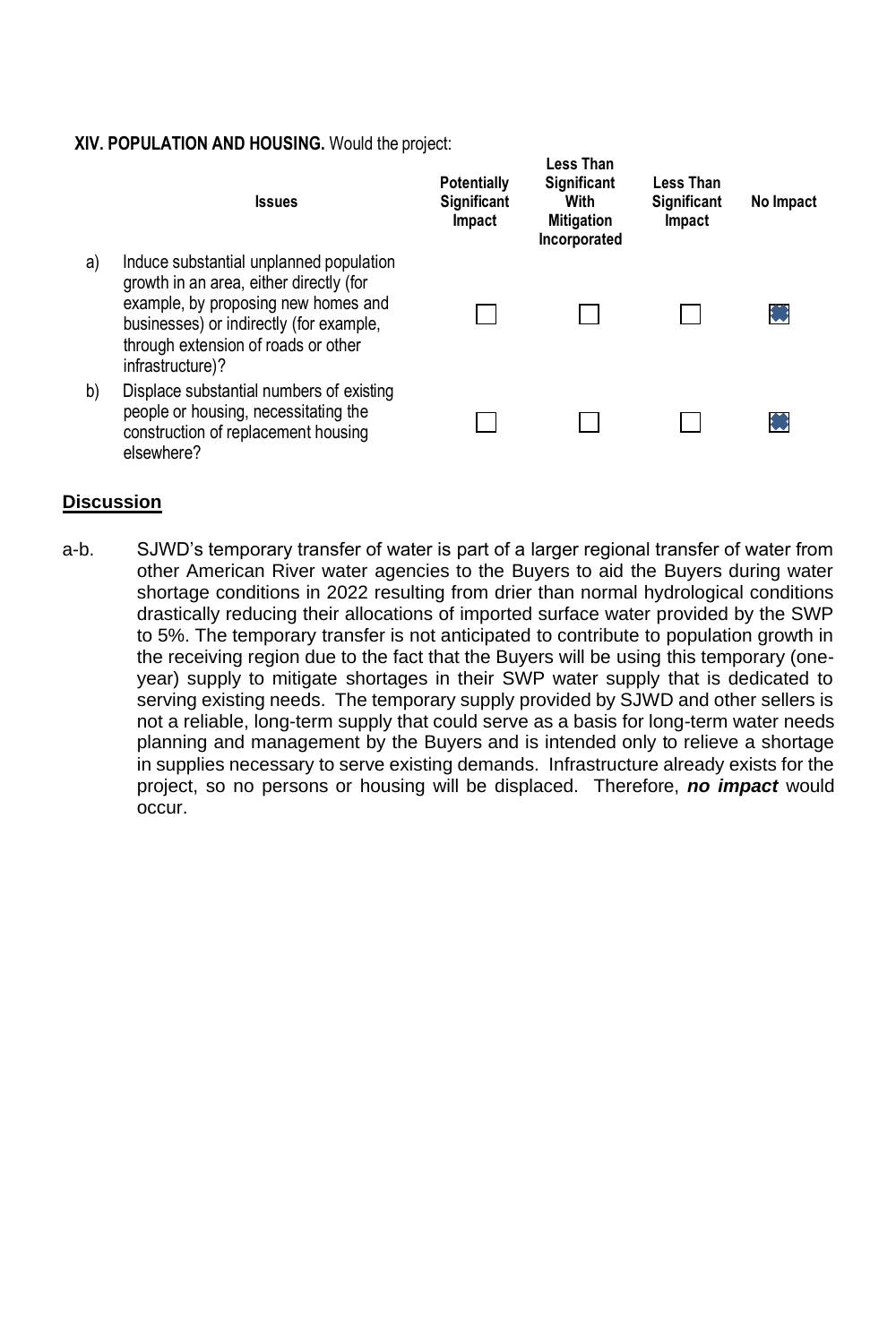**XV. PUBLIC SERVICES.** Would the project result in substantial adverse physical impacts associated with the provision of new or physically altered governmental facilities, need for new or physically altered governmental facilities, the construction of which could cause significant environmental impacts, in order to maintain acceptable service ratios, response times, or other performance objectives for any of the public services. **Less Than** 

|    | <b>Issues</b>            | <b>Potentially</b><br>Significant<br>Impact | реза план<br>Significant<br>With<br><b>Mitigation</b><br>Incorporated | Less Than<br>Significant<br>Impact | No Impact    |
|----|--------------------------|---------------------------------------------|-----------------------------------------------------------------------|------------------------------------|--------------|
| a) | Fire protection?         |                                             |                                                                       |                                    | W            |
| b) | Police protection?       |                                             |                                                                       |                                    | W            |
| C) | Schools?                 |                                             |                                                                       |                                    | $\mathbf{C}$ |
| d) | Parks?                   |                                             |                                                                       |                                    | <b>S</b>     |
| e) | Other public facilities? |                                             |                                                                       |                                    | W            |
|    |                          |                                             |                                                                       |                                    |              |

#### **Discussion**

a-e. The temporary water supplies provided by SJWD and other sellers are being transferred to Buyers as a dry-year supplemental supply and do not represent an increase in the amount of water supplies or capacity in the SWP normally available to Buyers. As a result, no change is required to the built environment to accomplish the project. For the same reasons, additional police, fire, school or park services will not be required to accomplish the transport of water. No public facilities will be affected as the proposed transfer will be conducted using only existing capacity in the SWP's pumping and conveyance facilities that is available due to a reduction in DWR's water allocations to the Buyers. Therefore, *no impact* would occur.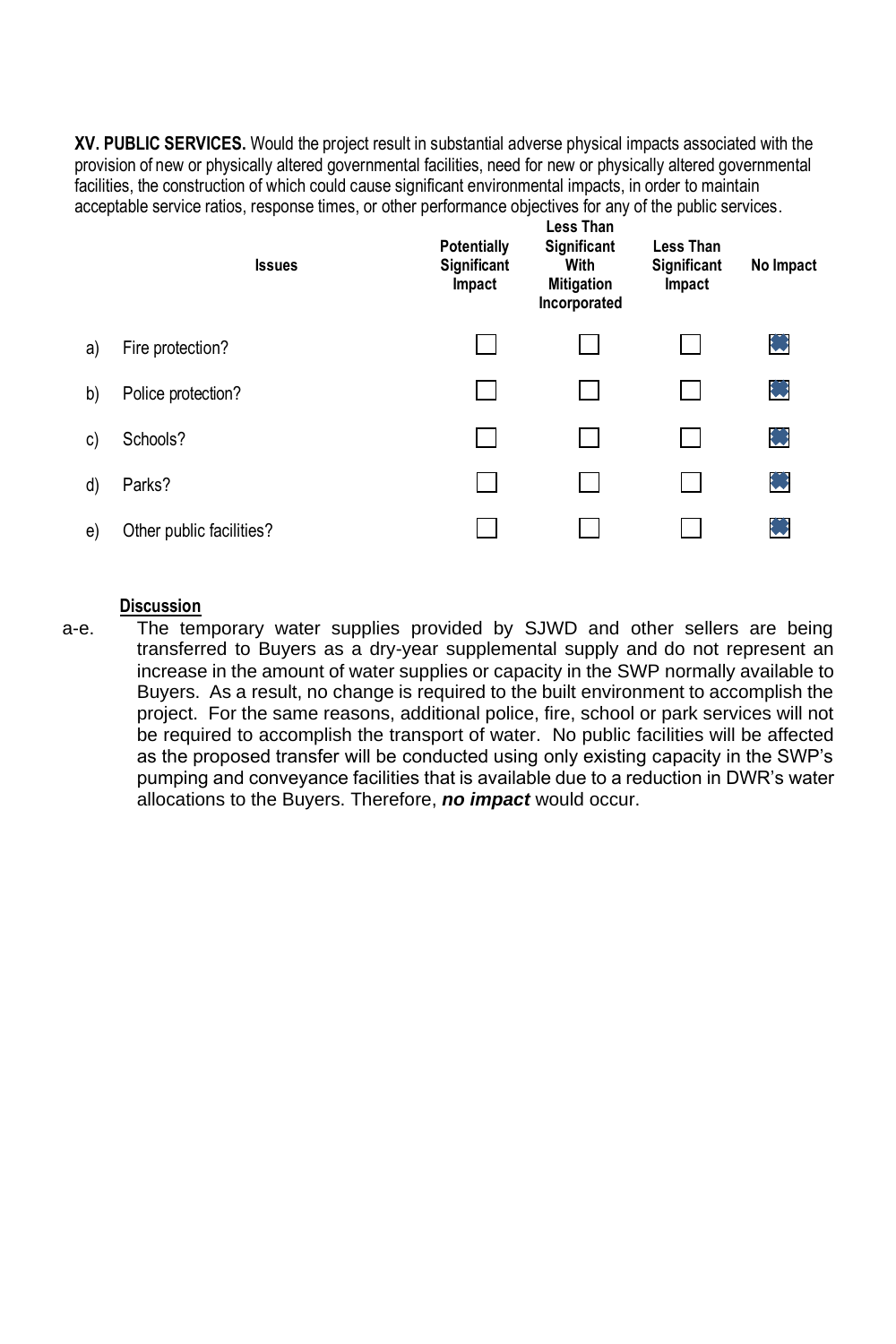# **XVI. RECREATION.**

|    | <b>Issues</b>                                                                                                                                                                                                           | <b>Potentially</b><br>Significant<br>Impact | Less Than<br>Significant<br>With<br><b>Mitigation</b><br>Incorporated | Less Than<br><b>Significant</b><br>Impact | No Impact |
|----|-------------------------------------------------------------------------------------------------------------------------------------------------------------------------------------------------------------------------|---------------------------------------------|-----------------------------------------------------------------------|-------------------------------------------|-----------|
| a) | Would the project increase the use of<br>existing neighborhood and regional parks or<br>other recreational facilities such that<br>substantial physical deterioration of the<br>facility would occur or be accelerated? |                                             |                                                                       |                                           |           |
| b) | Does the project include recreational<br>facilities or require the construction or<br>expansion of recreational facilities which<br>might have an adverse physical effect on the<br>environment?                        |                                             |                                                                       |                                           |           |

## **Discussion**

a-b. The project does not include, and would not contribute to the increased use of, recreational facilities or require the construction or expansion of recreational facilities. Therefore, *no impact* would occur.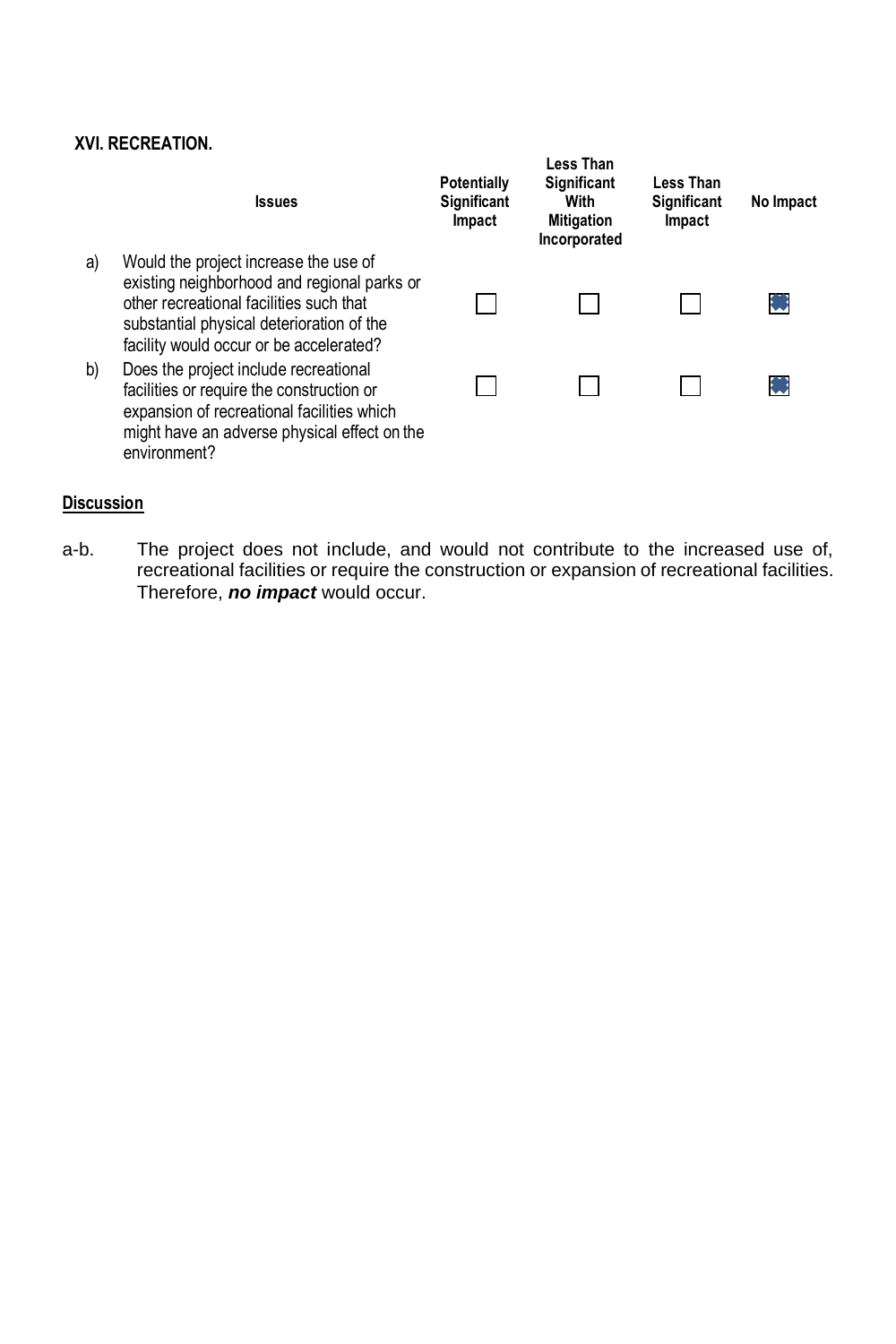#### **XVII. TRANSPORTATION.** Would theproject:

|    | <b>Issues</b>                                                                                                                                                          | <b>Potentially</b><br><b>Significant</b><br>Impact | Less Than<br>Significant<br>With<br><b>Mitigation</b><br>Incorporated | Less Than<br><b>Significant</b><br>Impact | No Impact |
|----|------------------------------------------------------------------------------------------------------------------------------------------------------------------------|----------------------------------------------------|-----------------------------------------------------------------------|-------------------------------------------|-----------|
| a) | Conflict with a program, plan, ordinance or<br>policy addressing the circulation system,<br>including transit, roadway, bicycle and<br>pedestrian facilities?          |                                                    |                                                                       |                                           |           |
| b) | Conflict or be inconsistent with CEQA<br>Guidelines § 15064.3, subdivision (b)?                                                                                        |                                                    |                                                                       |                                           |           |
| C) | Substantially increase hazards due to a<br>geometric design feature (e.g., sharp curves<br>or dangerous intersections) or incompatible<br>uses (e.g., farm equipment)? |                                                    |                                                                       |                                           |           |
| d) | Result in inadequate emergency access?                                                                                                                                 |                                                    |                                                                       |                                           |           |

## **Discussion**

a-d. The project will be conducted within existing stream channels and use existing facilities that are not dedicated to transportation uses. Section 15064.3 notes that "vehicle miles is the most appropriate measure of transportation impacts" and subsection (b) identifies criteria for analyzing transportation impacts. Since no changes will occur to any transportation systems, the project is consistent with the applicable CEQA Guidelines. In addition, there will be no changes to geometric design of any transportation design feature or change any emergency access. As a result, the project will not affect traffic or transportation in any manner. Therefore, *no impact*  would occur.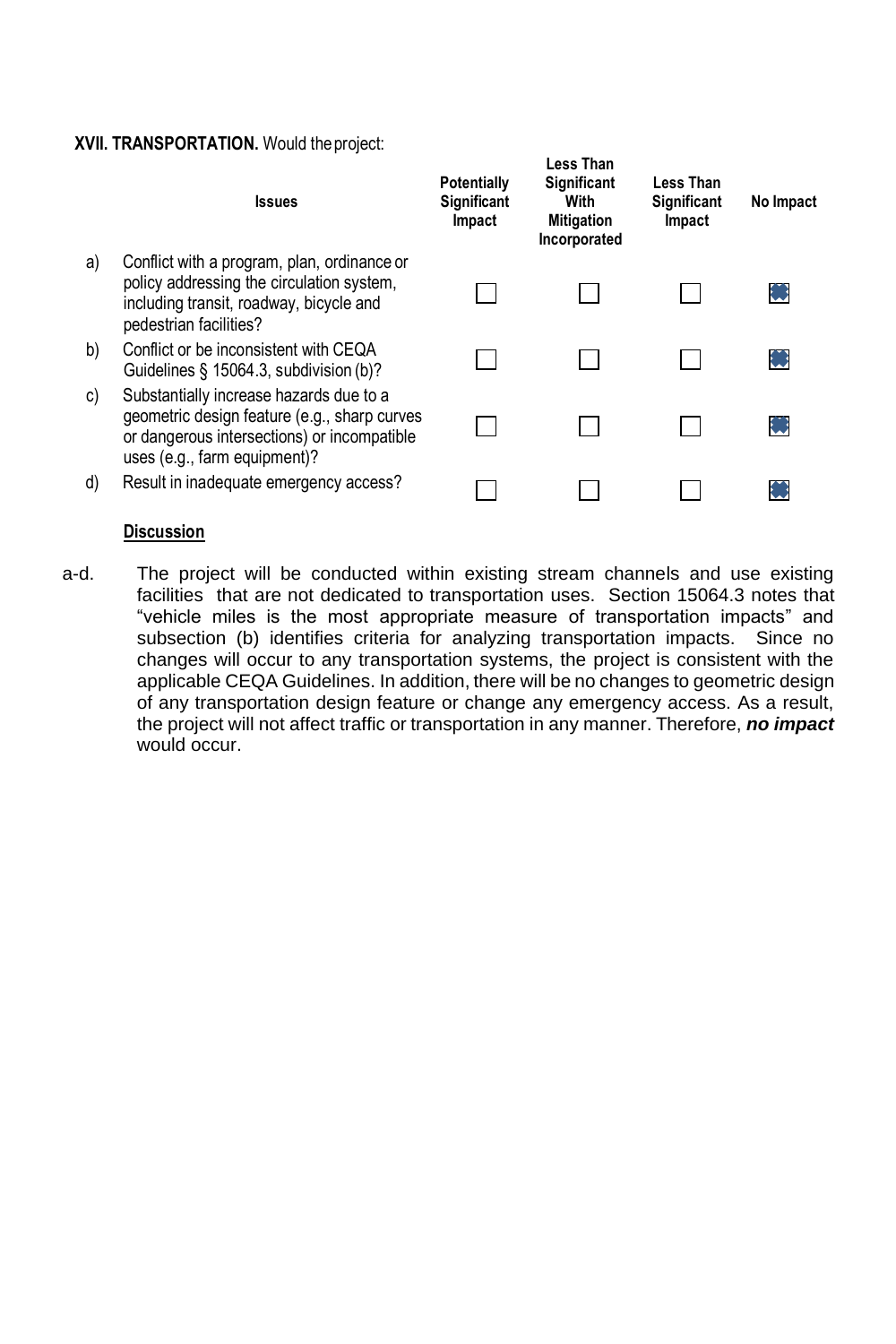**XVIII. TRIBAL CULTURAL RESOURCES**. Would the project cause a substantial adverse change in the significance of a tribal cultural resource, defined in Public Resources Code § 21074 as either a site, feature, place, cultural landscape that is geographically defined in terms of the size and scope of the landscape, sacred place, or object with cultural value to a California Native American tribe, and that is:

|    | <b>Issues</b>                                                                                                                                                                                                                                                                                                                                                                                                       | <b>Potentially</b><br><b>Significant</b><br>Impact | Less Than<br><b>Significant</b><br>With<br><b>Mitigation</b><br>Incorporated | Less Than<br>Significant<br>Impact | No Impact |
|----|---------------------------------------------------------------------------------------------------------------------------------------------------------------------------------------------------------------------------------------------------------------------------------------------------------------------------------------------------------------------------------------------------------------------|----------------------------------------------------|------------------------------------------------------------------------------|------------------------------------|-----------|
| a) | Listed or eligible for listing in the<br>California Register of Historical<br>Resources, or in a local register of<br>historical resources as defined in<br><b>Public Resources Code section</b><br>$5020.1(k)$ , or                                                                                                                                                                                                |                                                    |                                                                              |                                    |           |
| b) | A resource determined by the lead<br>agency, in its discretion and supported<br>by substantial evidence, to be<br>significant pursuant to criteria set forth<br>in subdivision (c) of Public Resources<br>Code § 5024.1. In applying the criteria<br>set forth in subdivision (c) of Public<br>Resource Code § 5024.1, the lead<br>agency shall consider the significance<br>of the resource to a California Native |                                                    |                                                                              |                                    |           |

## **Discussion**

American tribe.

a-b There are no known tribal cultural resources that are implicated through this project. The transfer of SJWD's surface water supplies will minimally change operational patterns and decision-making with existing facilities. The transferred surface water supplies will minimally increase flows in the lower American River, Sacramento River, and Delta so as to not cause any additional land inundation or other land-use change that would not otherwise occur through normal operations of the Bay-Delta water system. The California Register of Historical Resources [\(https://ohp.parks.ca.gov/?page\\_id=21238\)](https://ohp.parks.ca.gov/?page_id=21238) lists cultural resources in California pursuant to Public Resources Code § 5024.1. There would be no changes through this transfer to any listed historical resource. In addition, San Juan Water District is unaware of any resource not listed in the Register that would be impacted by this project and have significance to a California Native American tribe. Therefore, no impact would occur.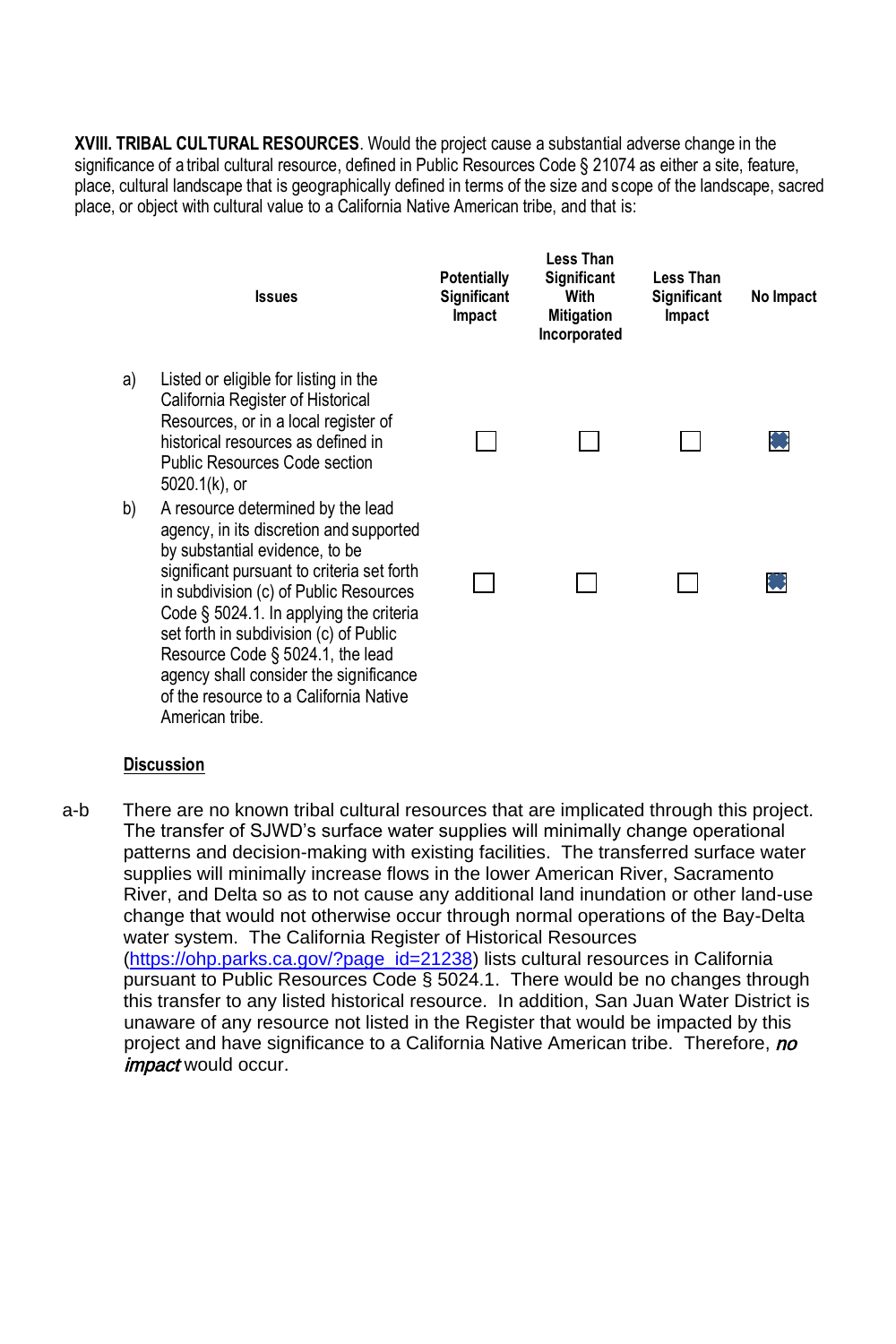#### **Less Than Potentially Significant Less Than Issues Significant With Significant No Impact Impact Mitigation Impact Incorporated** a) Require or result in the relocation or construction of new or expanded water, wastewater treatment or storm water drainage, electric power, natural gas, or telecommunications facilities, the construction or relocation of which could cause significant environmental effects? b) Have sufficient water supplies available to serve the project and reasonably  $\overline{\phantom{a}}$ B foreseeable future development during normal, dry and multiple dry years? c) Result in a determination by the waste water treatment provider, which serves or may serve the project that it has adequate ┐ ┑ ┑ × capacity to serve the project's projected demand in addition to the provider's existing commitments? d) Generate solid waste in excess of state or local standards, or in excess of the capacity of local infrastructure, or otherwise impair B the attainment of solid waste reduction goals? e) Comply with federal, state, and local management and reduction statutes and regulations related to solid waste?

## **XIX. UTILITIES AND SERVICE SYSTEMS.** Would the project:

#### **Discussion**

a-e. Water temporarily transferred to the Buyers' service areas will be used to meet agricultural and urban demands that otherwise would have insufficient water supplies available in 2022 due to a dry winter and consequent reduction in available SWP supplies. For instances where the transferred water is treated and served to municipal customers, the generation of wastewater will result. This wastewater, however, would be consistent with expected flows under normal water supply conditions for each Buyer and would not require the expansion of capacity in any water or wastewater treatment plant. All existing wastewater facilities will continue to be operated by the Buyers consistent with all wastewater treatment standards and requirements. The pumping of additional groundwater by CHWD and FOWD to make the SJWD surface water available for temporary transfer will use existing municipal wells routinely used by CHWD and FOWD as part of its normal water system operations. Nothing in this project will generate any additional solid waste that would differ from existing local standards and expectation. Nothing in this project will require development or design of additional water distribution facilities or wastewater facilities. Last, the water supplies delivered to the Buyers are to meet an immediate deficit caused by emergency drought conditions in California. Therefore, *no impact* would occur.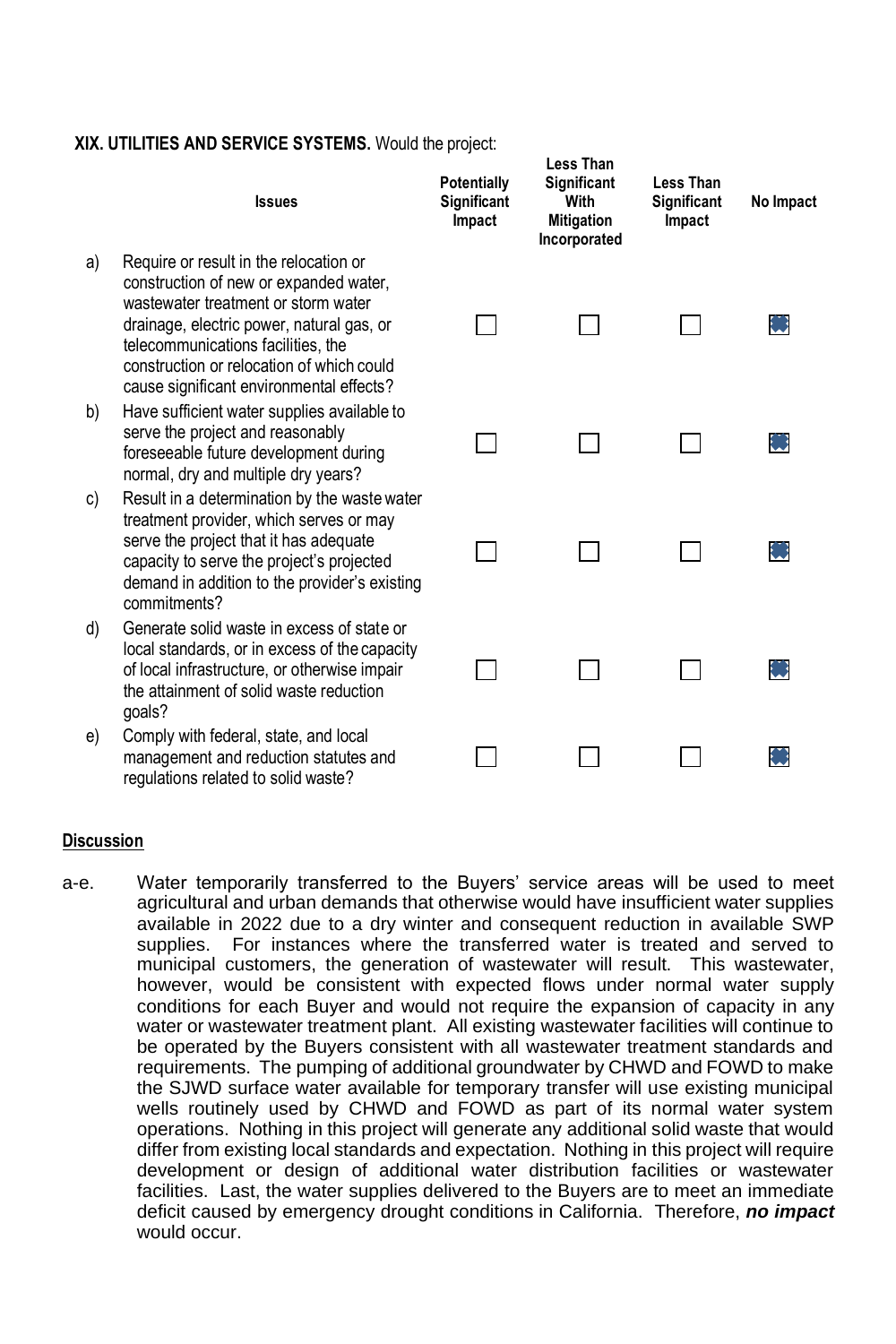**XX. WILDFIRE.** If located in or near state responsibility areas or lands classified as very high fire hazard severity zones, would the project:

|    | <b>Issues</b>                                                                                                                                                                                                                                                                     | <b>Potentially</b><br>Significant<br>Impact | <b>Less Than</b><br><b>Significant</b><br>With<br><b>Mitigation</b><br>Incorporated | Less Than<br>Significant<br>Impact | No Impact |
|----|-----------------------------------------------------------------------------------------------------------------------------------------------------------------------------------------------------------------------------------------------------------------------------------|---------------------------------------------|-------------------------------------------------------------------------------------|------------------------------------|-----------|
| a) | Substantially impair an adopted emergency<br>response plan or emergency evacuation<br>plan?                                                                                                                                                                                       |                                             |                                                                                     |                                    |           |
| b) | Due to slope, prevailing winds, and other<br>factors, exacerbate wildfire risks, and<br>thereby expose project occupants to<br>pollutant concentrations from a wildfire or<br>the uncontrolled spread of a wildfire?                                                              |                                             |                                                                                     |                                    |           |
| C) | Require the installation or maintenance of<br>associated infrastructure (such as roads,<br>fuel breaks, emergency water sources,<br>power lines or other utilities) that may<br>exacerbate fire risk or that may result in<br>temporary or ongoing impacts to the<br>environment? |                                             |                                                                                     |                                    |           |
| d) | Expose people or structures to significant<br>risks, including downslope or downstream<br>flooding or landslides, as a result of runoff,<br>post-fire slope instability, or drainage                                                                                              |                                             |                                                                                     |                                    |           |

#### **Discussion**

changes?

a-d. The project would temporarily deliver surface water resources derived from SJWD's pre-1914 appropriative water rights to Buyers for use in their service areas and CHWD and FOWD, SJWD wholesale customer agencies, would use groundwater in lieu of surface water to serve their respective retail customers. The project would not impact any Buyer's adopted emergency response plan or emergency evacuation plan or any similar plan in SJWD, CHWD, and FOWD service areas as water services would be maintained. There would be no other impacts related to wildfire conditions in the state of California with this project, including any furthering of pollutant concentrations or distribution, any change in infrastructure or other items that might exacerbate wildfire risk, or any changes that would expose people to additional wildfire risks because system operations would remain relatively unchanged through the project duration. Therefore, *no impact* would occur.